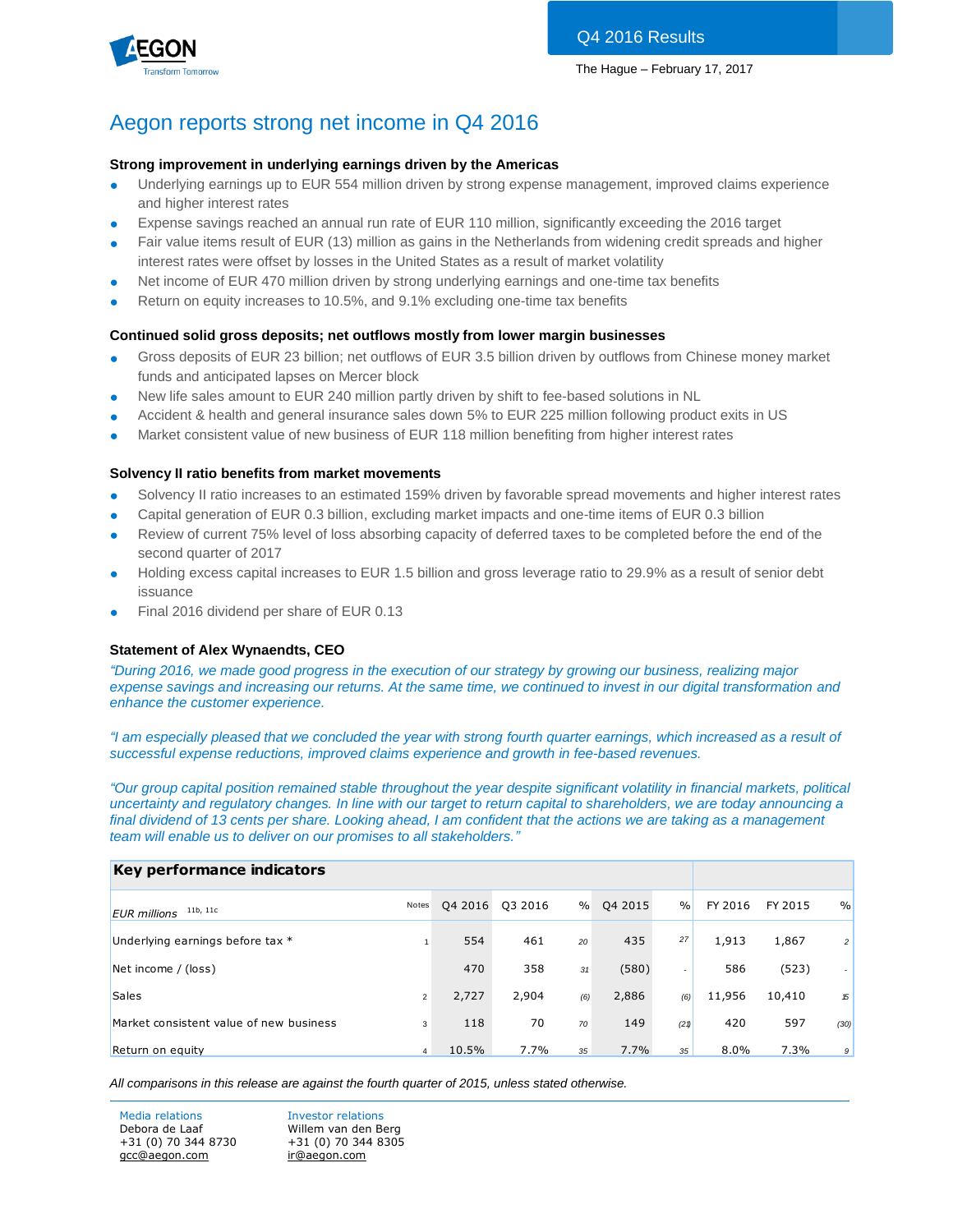

# Strategic highlights

- **Strategy update and financial targets reaffirmed at December investor conference**
- **Bancassurance partnership with Santander in Spain & Portugal extended**
- **Cofunds acquisition closed; making Aegon the leading UK platform**
- **Transamerica Ventures invests in German pension start-up fairr.de**

## **Aegon's ambition**

Aegon's ambition is to be a trusted partner for financial solutions at every stage of life, and to be recognized by its customers, business partners and society as a company that puts the interests of its customers first in everything it does. In addition, Aegon wants to be regarded by its employees as an employer of choice, engaging and enabling them to succeed. This ambition is supported by four strategic objectives embedded in all Aegon businesses: Optimized portfolio, Operational excellence, Customer loyalty, and Empowered employees.

## **Strategy update**

In December 2016, Aegon provided the market with a strategy and progress update on the 2018 financial targets at its Analyst & Investor Conference in New York City. This included a number of significant measures tied to the previously announced 5-part plan to improve operational performance in the Americas, such as:

- Doubling the expense savings to be achieved from USD 150 million to USD 300 million by 2018
- Further net reduction of >500 roles
- First phase of location strategy implemented, resulting in the closure of 3 locations
- Strategic decision to close Affinity, Direct TV and Direct Mail channels resulting in USD 100 million of capital release over the next three years
- Development of integrated Worksite offering to combine wealth, health & advice

With the planned operational performance improvements in the Americas, Aegon reaffirmed the company's target of a group return on equity of 10% by 2018. The target will further be supported by a Group-wide expense savings program of EUR 350 million by 2018 and by returning EUR 2.1 billion of capital to shareholders in the period 2016 to 2018.

## **Optimized portfolio**

On December 28, 2016, Aegon and Banco Santander agreed to extend the scope of their bancassurance partnership in Spain by including health insurance. The joint venture partners have also agreed to accelerate the commercial development of certain insurance products in the coming months. Furthermore, Aegon and Banco Santander Totta agreed to strengthen their commitment through a more ambitious business plan in Portugal by expanding the distribution reach of their partnership. These agreements build on the successful development of the bancassurance partnership in Spain and Portugal in recent years.

On January 1, 2017, Aegon successfully closed the acquisition of Cofunds from Legal & General following regulatory approval. Cofunds and Aegon's platform businesses are highly complementary. With the transaction Aegon will have an additional 750,000 platform customers representing approximately GBP 75 billion assets under administration, bringing total customers to over 1 million on Aegon's platforms with more than GBP 100 billion assets under administration. The acquisition is expected to yield significant synergies from distribution, cost and capital perspectives.

## **Operational excellence**

Effective January 1, 2017, Management Board member Marco Keim was given expanded responsibilities which now include oversight of the Netherlands, Central & Eastern Europe, and Spain & Portugal. In this expanded role he will focus his efforts on realizing significant revenue synergies through cross-border collaborations such as Aegon's Digital Center of Excellence. This will help Aegon adapt to fast moving changes in the industry by sharing knowledge and expertise on a variety of topics, including technology, control functions, human resources, multinational product offerings and digital solutions.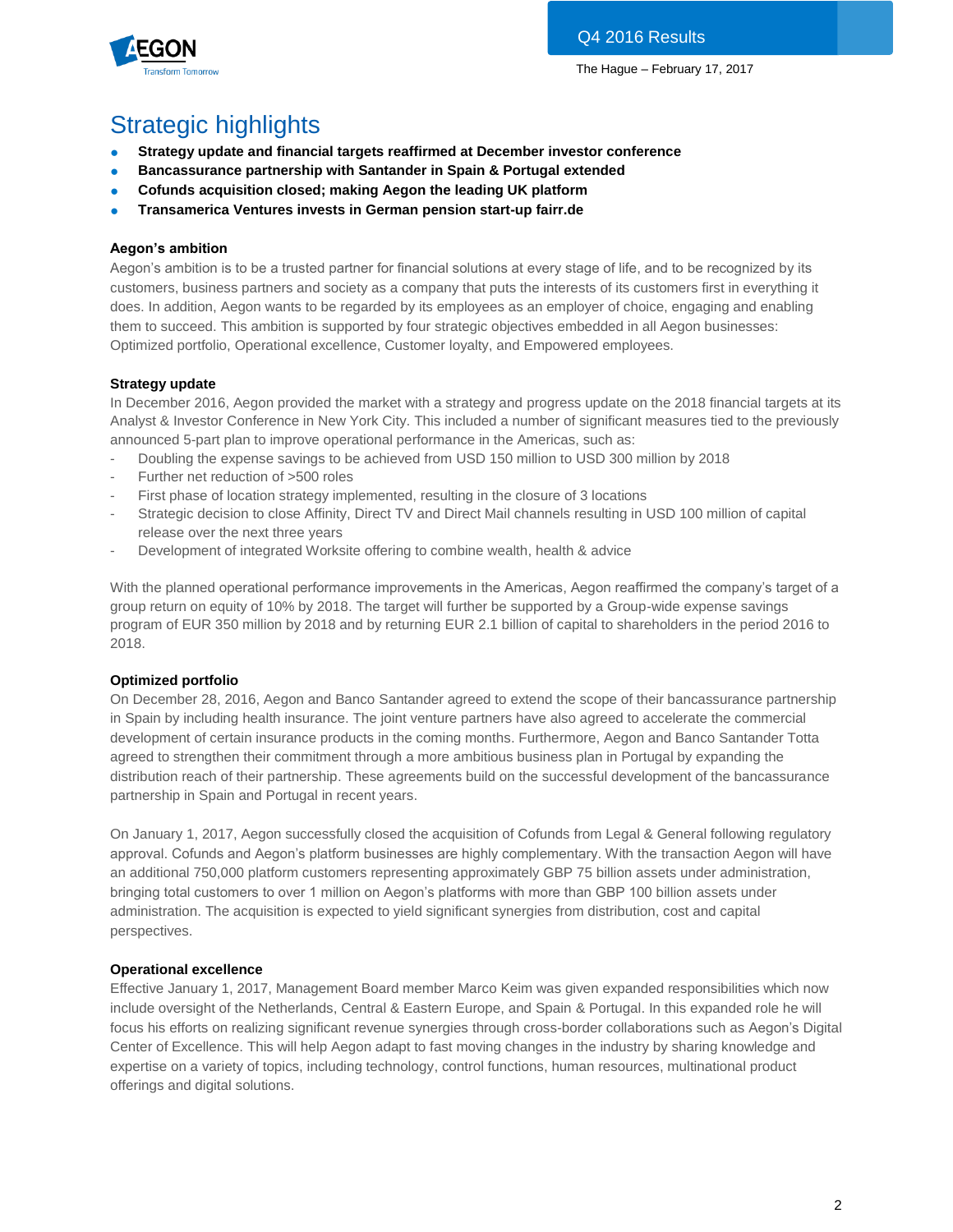

Transamerica Ventures, Aegon's venture capital fund made an investment in German pension start-up fairr.de, which is a digital pension provider with a direct sales model. Fairr.de has demonstrated rapid growth in Germany and presents an opportunity for Aegon's Dutch pension business to enter the market. Fairr.de offers third pillar private pension plans for employers, independent professions and the self-employed, while also offering corporate pension products to employers. Aegon's Dutch pension business is expected to contribute significant value to the partnership through its broad experience in the fields of corporate pension products, primarily company pension plans.

### **Customer loyalty**

In the United States, Aegon's subsidiary Transamerica launched a new customer care cross-training program called the Learning Journey. Consistent with the company's strategic shift to One Transamerica, the program is reshaping the customer experience by cross-training call center representatives to handle and process questions on multiple product lines. This is a significant step in improving the customer experience as it will reduce the need to transfer customers from one representative to another depending on product type. Instead the training will allow for a single representative to serve the customers' needs, while developing a deeper and more meaningful relationship.

In November, Aegon the Netherlands surpassed more than 900,000 My Aegon accounts, which is an increase of more than 150,000 accounts in 2016. My Aegon is a website and mobile app that allows Aegon customers to have insights into their financial positions day and night. My Aegon provides customers with access to the necessary documentation digitally and at a moment's notice when and where they want it, reducing the need for physical mailings. Over 37% of all Aegon the Netherland's customers currently have a My Aegon account and have completed more than 130,000 transactions in 2016 contributing to the improved Net Promoter Scores seen throughout the year.

#### **Empowered employees**

For the second year in a row, Transamerica has achieved 90 out of 100 possible points in the Human Rights Campaign Foundation Corporate Equality Index. Businesses are scored on a range of policies that support LGBTQ employees, these include anti-discrimination protections, domestic partner benefits, diversity training and transgenderinclusive benefits. Transamerica's continued high score reflects the company's commitment to creating an inclusive work environment for all employees. Workplace equality continues to grow in importance to customers when choosing how their financial needs will be met and this ranking solidifies Transamerica is at the forefront of this evolution.

Aegon the Netherlands improved 10 spots to number 15 in the 2016 Best Employer Survey for companies with more than 1,000 employees. There were more than 200,000 employees across more than 300 organizations surveyed to derive the best employers to work for in the Netherlands. Aegon scored high on organizational pride, receiving praise for work, satisfaction with alignment of the organization and satisfaction with the type of work performed. Aegon's ambition is to further improve as an employer of choice and to enter the top 10 of the Best Employer Survey in the Netherlands.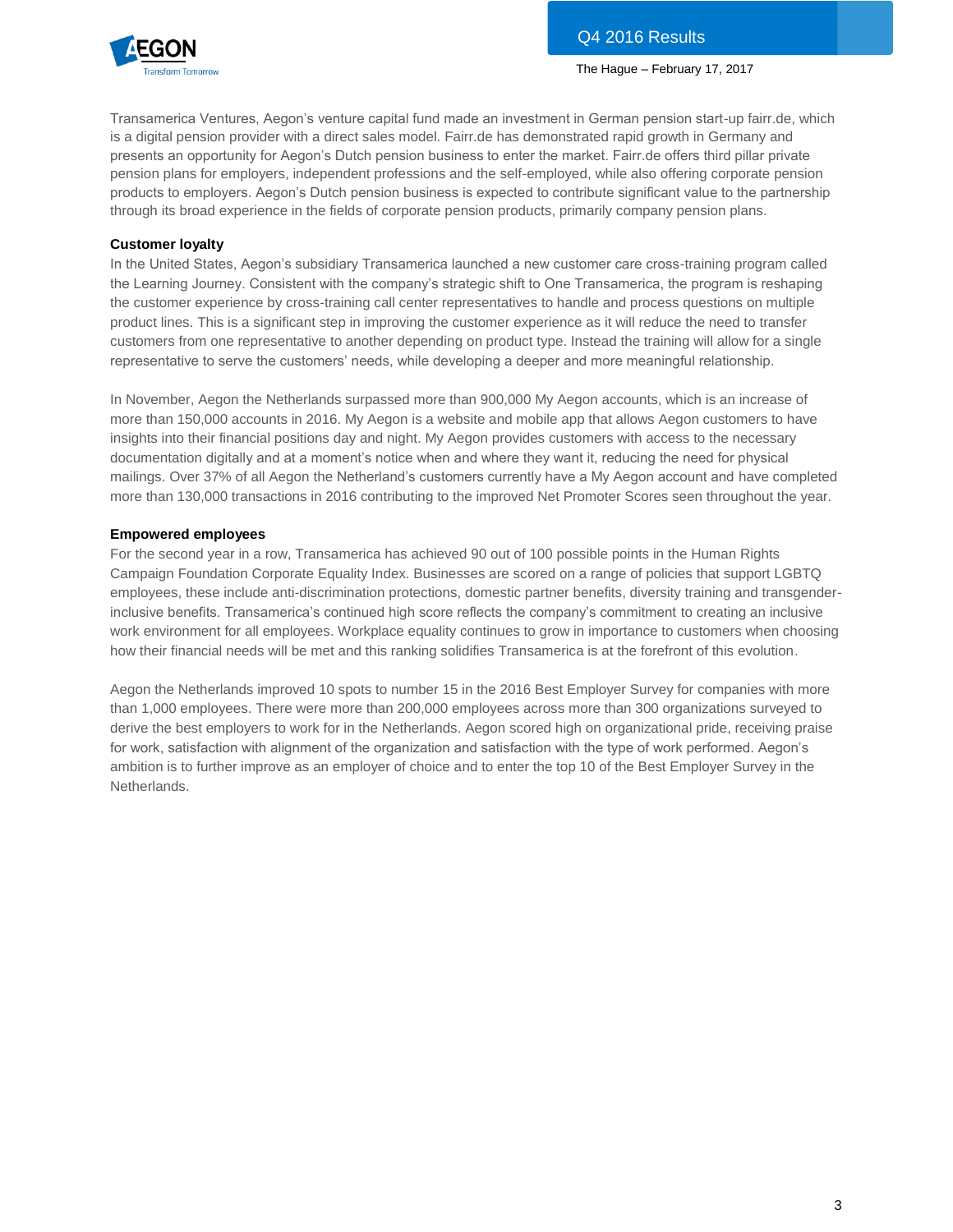

## **Financial overview**

| <b>EUR</b> millions<br>Notes                             | Q4 2016        | Q3 2016        | $\%$           | Q4 2015        | $\frac{0}{0}$        | FY 2016          | FY 2015 | $\frac{0}{0}$            |
|----------------------------------------------------------|----------------|----------------|----------------|----------------|----------------------|------------------|---------|--------------------------|
| Underlying earnings before tax                           |                |                |                |                |                      |                  |         |                          |
| Americas                                                 | 388            | 307            | 27             | 291            | 33                   | 1,249            | 1,278   | (2)                      |
| Europe                                                   | 174            | 151            | 15             | 142            | 23                   | 655              | 559     | $\sqrt{7}$               |
| Asia                                                     | 13             | 6              | 108            | 3              | $\overline{a}$       | 21               | 20      | $\mathbf{3}$             |
| Asset Management                                         | 35             | 32             | $\overline{7}$ | 38             | (8)                  | 149              | 170     | (2)                      |
| Holding and other                                        | (57)           | (35)           | (61)           | (39)           | (45)                 | (162)            | (161)   |                          |
| Underlying earnings before tax                           | 554            | 461            | 20             | 435            | 27                   | 1,913            | 1,867   | $\overline{\mathbf{2}}$  |
| Fair value items                                         | (13)           | 84             | $\overline{a}$ | (159)          | 92                   | (645)            | (771)   | 16                       |
| Realized gains / (losses) on investments                 | 36             | 21             | 66             | 58             | (39)                 | 340              | 346     | (2)                      |
| Net impairments                                          | (1)            | 6              |                | 64             |                      | (54)             | 49      | $\sim$                   |
| Other income / (charges)                                 | (38)           | (72)           | 47             | (1, 181)       | 97                   | (771)            | (2,180) | 65                       |
| Run-off businesses                                       | (1)            | 8              |                | 21             |                      | 54               | 88      | (39)                     |
| Income before tax                                        | 536            | 510            | 5              | (762)          |                      | 836              | (601)   | $\overline{\phantom{a}}$ |
| Income tax                                               | (66)           | (152)          | 56             | 182            |                      | (250)            | 78      |                          |
| Net income / (loss)                                      | 470            | 358            | 31             | (580)          | $\overline{a}$       | 586              | (523)   | $\overline{\phantom{a}}$ |
|                                                          |                |                |                |                |                      |                  |         |                          |
| Net income / (loss) attributable to:                     |                |                |                |                |                      |                  |         |                          |
| Equity holders of Aegon N.V.                             | 470            | 358            | 31             | (581)          |                      | 586              | (524)   |                          |
| Non-controlling interests                                |                |                | 159            |                | (63)                 |                  | 1       | (52)                     |
| Net underlying earnings                                  | 471            | 349            | 35             | 381            | 24                   | 1,483            | 1,481   |                          |
| Commissions and expenses                                 | 1,726          | 1,638          | 5              | 1,844          | (6)                  | 6,696            | 6,916   | (3)                      |
| of which operating expenses<br>9                         | 978            | 900            | $\mathfrak g$  | 997            | (2)                  | 3,764            | 3,734   | $\pmb{\mathcal{I}}$      |
|                                                          |                |                |                |                |                      |                  |         |                          |
| <b>New life sales</b>                                    |                |                |                |                |                      |                  |         |                          |
| Life single premiums                                     | 476            | 479            | (1)            | 561            | (15)                 | 2,054            | 2,823   | (27)                     |
| Life recurring premiums annualized                       | 192            | 171            | 12             | 216            | (11)                 | 764              | 822     | (7)                      |
| Total recurring plus 1/10 single                         | 240            | 219            | 9              | 273            | (12)                 | 969              | 1,104   | (12)                     |
| <b>New life sales</b><br>$\boldsymbol{\eta}$             |                |                |                |                |                      |                  |         |                          |
| Americas                                                 | 133            | 127            | 5              | 152            | (2)                  | 542              | 599     | (9)                      |
| Europe                                                   | 75             | 64             | $\tau$         | 94             | (20)                 | 299              | 332     | (10)                     |
| Asia                                                     | 32             | 28             | 12             | 27             | 18                   | 128              | 173     | (26)                     |
| Total recurring plus 1/10 single                         | 240            | 219            | 9              | 273            | (12)                 | 969              | 1,104   | (12)                     |
| New premium production accident and health insurance     | 201            | 198            | $\overline{c}$ | 213            | (5)                  | 860              | 960     | (10)                     |
| New premium production general insurance                 | 23             | 20             | 15             | 25             | (6)                  | 94               | 84      | $\mathcal D$             |
|                                                          |                |                |                |                |                      |                  |         |                          |
| Gross deposits (on and off balance)<br>10<br>Americas    |                |                |                |                |                      |                  | 36,999  |                          |
|                                                          | 8,769<br>3,474 | 9,375<br>2,769 | (6)            | 8,511<br>3,107 | $\sqrt{3}$           | 40,881<br>12,773 | 11,489  | $\pmb{\mathcal{D}}$      |
| Europe<br>Asia                                           | 54             | 83             | 25<br>(34)     | 63             | $\mathcal D$<br>(14) | 304              | 408     | $11\,$<br>(25)           |
| Asset Management                                         | 10,326         | 12,442         | (17)           | 12,079         | (5)                  | 46,366           | 33,722  | 37                       |
| <b>Total gross deposits</b>                              | 22,625         | 24,669         | (8)            | 23,761         | (5)                  | 100,325          | 82,618  | 21                       |
|                                                          |                |                |                |                |                      |                  |         |                          |
| Net deposits (on and off balance)<br>$\boldsymbol{\eta}$ |                |                |                |                |                      |                  |         |                          |
| Americas                                                 | (2,073)        | (3,711)        | 44             | 726            | $\sim$               | (1,015)          | 7,754   |                          |
| Europe                                                   | 411            | (41)           | $\overline{a}$ | 342            | 20                   | 1,260            | 869     | 45                       |
| Asia                                                     | 51             | 69             | (26)           | 50             | $\overline{c}$       | 259              | 353     | (27)                     |
| Asset Management                                         | (1,702)        | 1,380          |                | 1,662          |                      | 2,964            | 8,235   | (64)                     |
| Total net deposits excluding run-off businesses          | (3,313)        | (2,303)        | (44)           | 2,780          |                      | 3,468            | 17,211  | (80)                     |
| Run-off businesses                                       | (179)          | (237)          | 24             | (215)          | $\pi$                | (759)            | (833)   | 9                        |
| Total net deposits / (outflows)                          | (3, 492)       | (2,539)        | (38)           | 2,564          |                      | 2,709            | 16,378  | (83)                     |

## **Revenue-generating investments**

|                                             | Dec. 31, | Sep. 30, |               | Dec. 31, |                |
|---------------------------------------------|----------|----------|---------------|----------|----------------|
|                                             | 2016     | 2016     | $\frac{0}{0}$ | 2015     | $\frac{9}{6}$  |
| Revenue-generating investments (total)      | 743,200  | 723,485  |               | 710,458  | 5              |
| Investments general account                 | 156,813  | 159,053  | (1)           | 160,792  | (2)            |
| Investments for account of policyholders    | 203,610  | 197,493  | 3             | 200,226  | 2 <sup>1</sup> |
| Off balance sheet investments third parties | 382,776  | 366,939  |               | 349,440  | $\mathcal{D}$  |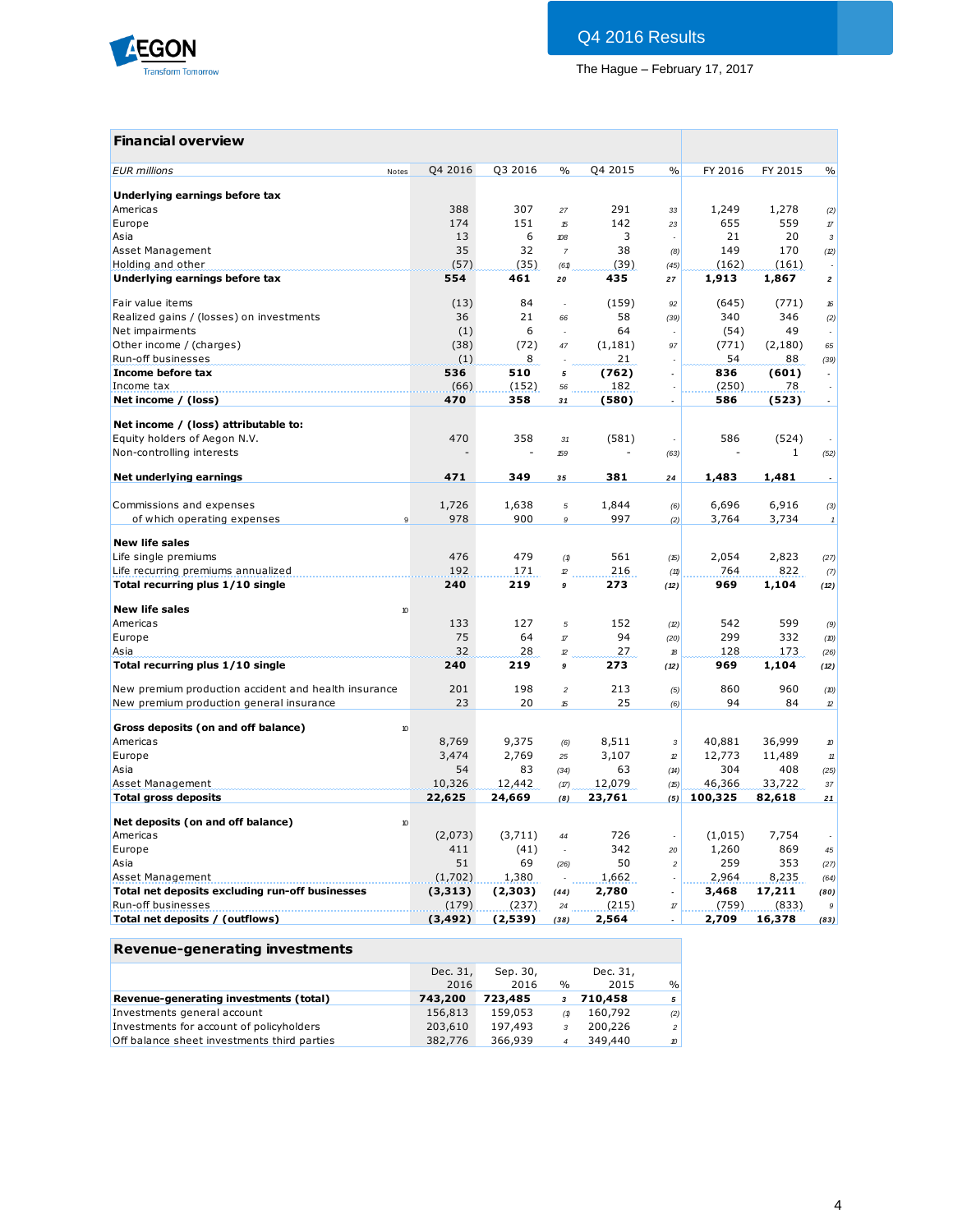

# Operational highlights

## **Underlying earnings before tax**

Aegon's underlying earnings before tax in the fourth quarter of 2016 increased by 27% compared with the fourth quarter of 2015 to EUR 554 million. This increase was in part driven by expense reductions, an improvement in claims experience in the United States and positive adjustments to intangible assets related to higher interest rates. Favorable claims experience and one-time items totaled EUR 38 million in the fourth quarter of 2016.

Underlying earnings from the Americas increased to EUR 388 million as a result of EUR 31 million favorable morbidity experience and a positive adjustment to intangible assets from higher interest rates of EUR 18 million. These more than offset EUR 13 million adverse persistency in the life business and EUR 5 million one-time charges. Expense savings as a result of management actions offset an increase in variable expenses and the acquisition of Mercer's defined contribution business.

In Europe, underlying earnings increased to EUR 174 million. This was mainly driven by lower amortization of deferred policy acquisition costs (DPAC) in the United Kingdom following the write down of DPAC related to upgrading customers to the retirement platform in the fourth quarter of 2015. Earnings in the United Kingdom also benefited from increased fee income as well as EUR 8 million favorable claims experience and reserve releases, which more than offset margin pressure. Earnings from the other businesses in Europe were stable compared with the same quarter last year.

The result of Aegon's operations in Asia increased to EUR 13 million as a result of a positive impact of EUR 7 million from higher interest rates.

Underlying earnings from Aegon Asset Management declined slightly to EUR 35 million, mainly as a result of lower performance fees.

The result from the holding declined to a loss of EUR 57 million driven by EUR 8 million one-time charges from reserve adjustments and higher project-related expenses. The latter included expenses related to the implementation of a new global HR system.

#### **Net income**

Net income amounted to EUR 470 million as a result of strong underlying earnings and a favorable effective tax rate.

#### *Fair value items*

The loss from fair value items amounted to EUR 13 million. Gains in the Netherlands from positive real estate revaluations, widening credit spreads, and an interest rate mismatch on an IFRS basis were more than offset by losses in the United States. The latter was mostly driven by fair value items without an accounting match as a result of higher equity markets and interest rates following the US elections.

#### *Realized gains on investments*

Realized gains on investments of EUR 36 million were mostly the result of private equity divestments and normal trading activity in the Netherlands.

#### *Impairment charges*

Net impairments amounted to EUR 1 million, as recoveries on energy-related bonds in the United States were offset by an impairment in asset management.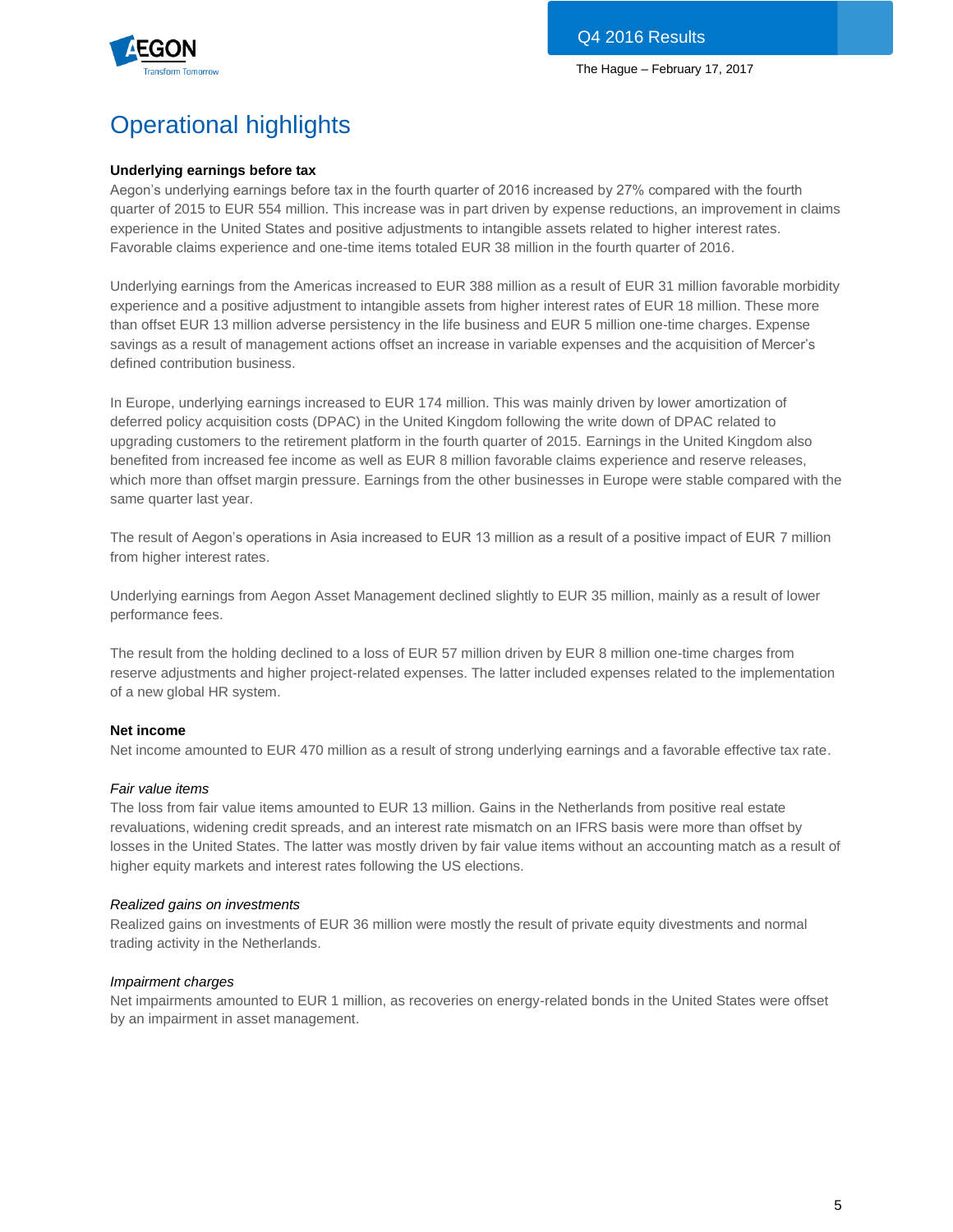

### *Other charges*

Other charges of EUR 38 million were mainly driven by the United States, which primarily related to restructuring charges. In Europe, other charges were driven by an adjustment of deferred policyholder acquisition costs related to Aegon's European variable annuities business and additions to a legal claims provision in Central & Eastern Europe (CEE), which were partly offset by model updates in the Netherlands.

### *Run-off businesses*

The result from run-off businesses decreased to a loss of EUR 1 million due to a EUR (18) million adjustment to the intangible balances for the BOLI/COLI business.

#### *Income tax*

Income tax amounted to EUR 66 million in the fourth quarter as a result of one-time tax benefits in the United States and the United Kingdom. The effective tax rate for the quarter was 12% as a result.

#### **Return on equity**

Return on equity increased to 10.5% in the fourth quarter of 2016 driven by higher underlying earnings and the aforementioned tax benefits. Excluding these tax benefits Aegon's return on equity would have amounted to 9.1%.

#### **Operating expenses**

Operating expenses decreased by 2% compared with the fourth quarter of 2015 to EUR 978 million. Expense reductions as a result of management actions, lower restructuring charges, favorable currency movements, and non-recurrence of last year's defined benefit charges more than offset an increase in year-end variable personnel expenses and the acquisition of Mercer's defined contribution business.

#### **Sales**

Aegon's total sales declined by 6% to EUR 2.7 billion in the fourth quarter of 2016. This was mainly the result of lower gross deposits which were down 5% as a result of a decrease in asset management deposits from last year's exceptionally high level. Lower deposits from asset management more than offset increased deposits from Aegon's online bank Knab and higher retirement plan deposits in the United States. Net outflows amounted to EUR 3.5 billion and were mainly driven by outflows from low-margin money market funds in China and net outflows on the business acquired from Mercer. The latter is in line with the anticipated lapse behavior when acquiring a block of retirement business.

New life sales declined by 12% to EUR 240 million, partly driven by lower pension sales in the Netherlands as a result of a continued shift in demand from defined benefit to defined contribution solutions. In addition, universal life sales in the United States continue to be impacted by a decline in the recruitment of new agents. Furthermore, new premium production for accident & health and general insurance was down by 5% to EUR 225 million due to product exits in the United States.

### **Market consistent value of new business**

The market consistent value of new business declined to EUR 118 million compared with the fourth quarter of 2015 due to a lower contribution from variable annuities in the United States as well as the divestment of the annuity portfolio and a change in product mix in the United Kingdom. As a result of higher interest rates, market consistent value of new business increased considerably compared with previous quarters in 2016.

#### **Revenue-generating investments**

Revenue-generating investments were up 3% during the fourth quarter of 2016 to EUR 743 billion as the appreciation of the US dollar and higher equity markets more than offset net outflows and the impact of higher interest rates on the value of fixed income investments.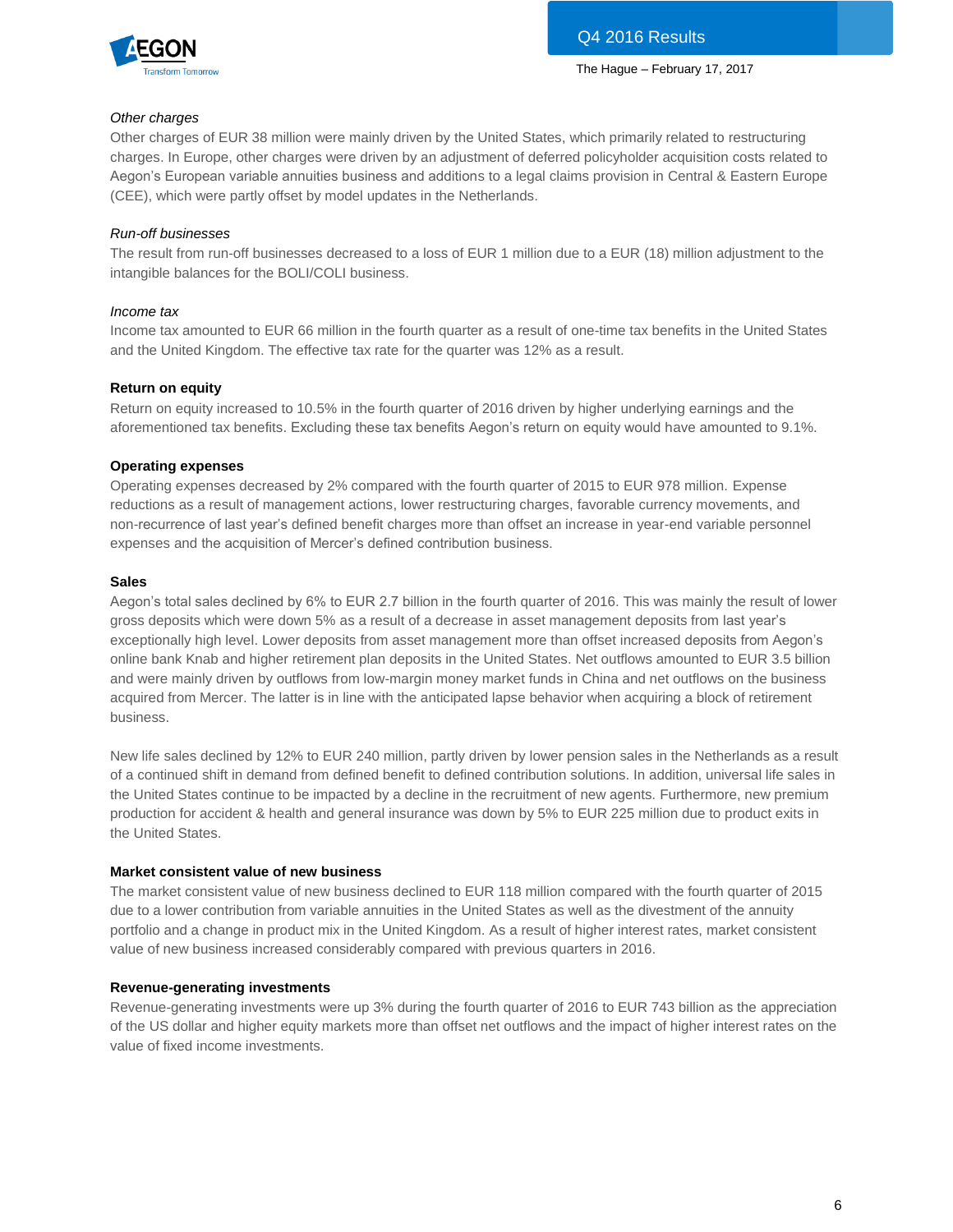



### **Capital management**

Shareholders' equity was stable compared with the end of the previous quarter at EUR 21 billion on December 31, 2016. Retained earnings, positive remeasurements of defined benefit plans and strengthening of the US dollar largely offset a lower revaluation reserve as a result of increased interest rates. Shareholders' equity, excluding revaluation reserves and defined benefit plan remeasurements, increased 7% to EUR 17.5 billion – or EUR 8.52 per common share – at the end of the fourth quarter. The main drivers of this increase were net income and favorable currency movements.

The gross leverage ratio increased 40 basis points to 29.9% in the fourth quarter, as the issuance of senior debt more than offsets the positive impact of this quarter's net income. On December 6, 2016, Aegon issued EUR 500 million senior unsecured notes with a coupon of 1%. The proceeds of these notes have been earmarked for the redemption of EUR 500 million 3% senior unsecured notes due in July 2017. Pro forma for this redemption, Aegon's gross financial leverage ratio reduced to 28.4%.

Holding excess capital increased to EUR 1.5 billion driven by the aforementioned issuance of senior notes. Excluding this item, holding excess capital decreased by EUR 0.1 billion to EUR 1.0 billion, as EUR 0.2 billon remittances from the units were offset by neutralization of the 2016 interim stock dividend, coupon payments and operating expenses.

Capital generation of the operating units excluding market impacts and one-time items amounted to EUR 0.3 billion in the fourth quarter of 2016. Market impacts in the quarter amounted to EUR 0.4 billion, mainly due to the positive impact of favorable credit spread movements on the Dutch mortgage portfolio and favorable market movements on the own employee pension plans in Aegon's main markets. One-time items totaled EUR (0.1) billion, and included higher capital requirements mainly as a result of a repositioning of Aegon the Netherlands' investment portfolio. Capital generation including market impacts and one-time items amounted to EUR 0.6 billion for the quarter.

Aegon's Solvency II ratio increased to an estimated 159% during the fourth quarter as favorable market impacts more than offset one-time items in the operating units and the net effect from other items. Before the end of the second quarter of 2017, the assumptions underlying Aegon's factor for the loss absorbing capacity of deferred taxes (LAC-DT) of 75% will be reviewed following new guidance by the Dutch Central Bank issued early February 2017. The Dutch operating entities have remitted EUR 100 million to the local holding in the first quarter of 2017. Upstreaming of dividend from Aegon the Netherlands to the group is pending the aforementioned review.

The estimated local solvency ratios of Aegon's main units as of December 31, 2016 were:

- 440% RBC ratio in the United States
- 141% Solvency II ratio in the Netherlands
- 156% Solvency II ratio in the United Kingdom

On February 10, 2017, Standard & Poor's affirmed its 'AA-' ratings on Aegon's core operating entities, while revising their outlook on Aegon and its rated subsidiaries domiciled in the United States and the Netherlands from 'stable' to 'negative'.

## **Final dividend**

At the Annual General Meeting of Shareholders on May 19, 2017, the Supervisory Board will, absent unforeseen circumstances, propose a final dividend for 2016 of EUR 0.13 per common share. If approved, and in combination with the interim dividend of EUR 0.13 per share paid over the first half of 2016, Aegon's total dividend over 2016 will amount to EUR 0.26 per common share. The final dividend will be paid in cash or stock at the election of the shareholder. The value of the stock dividend will be approximately equal to the cash dividend.

Aegon's Euronext-listed shares will be quoted ex-dividend on May 23, 2017, while its NYSE-listed shares will be quoted ex-dividend on May 22, 2017. The record date for both shares is May 24, 2017. The election period for shareholders will run from May 30 up to and including June 16, 2017. The stock fraction will be based on the average share price on Euronext Amsterdam from June 12 until June 16, 2017. The stock dividend ratio will be announced on June 20, 2017, and the dividend will be payable as of June 23, 2017.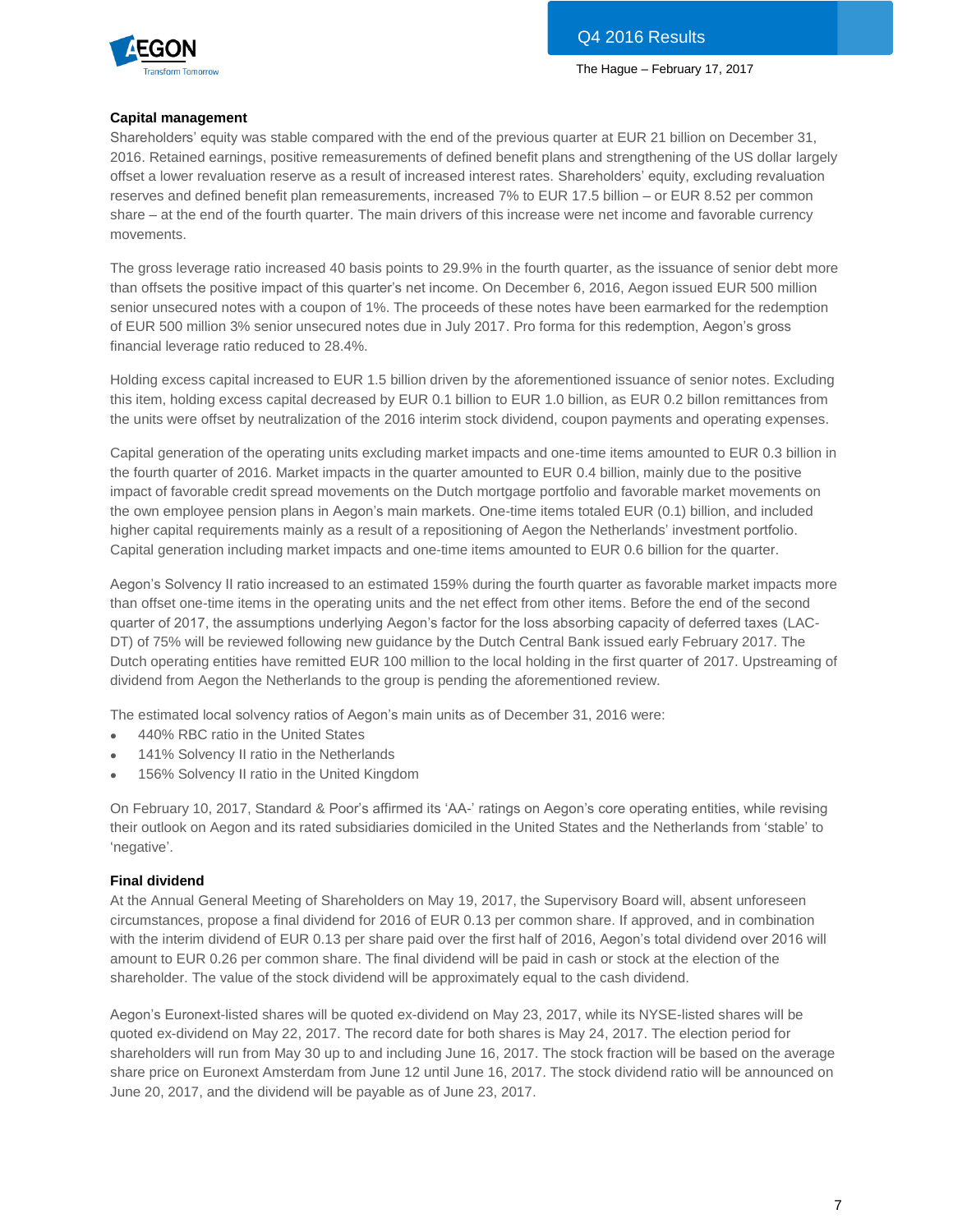

## **Financial overview, Q4 2016 geographically**

|                                                    |          |        |      |                         | Holding,           |       |
|----------------------------------------------------|----------|--------|------|-------------------------|--------------------|-------|
|                                                    |          |        |      |                         | other              |       |
|                                                    |          |        |      |                         | Asset activities & |       |
| <b>EUR</b> millions                                | Americas | Europe | Asia | Management eliminations |                    | Total |
| Underlying earnings before tax by line of business |          |        |      |                         |                    |       |
| Life                                               | 155      | 91     | 20   |                         |                    | 266   |
| Individual savings and retirement products         | 140      |        | (4)  |                         |                    | 136   |
| Pensions                                           | 93       | 60     |      |                         |                    | 153   |
| Non-life                                           |          | 21     |      |                         |                    | 21    |
| Distribution                                       |          | 3      | (2)  |                         |                    | -1    |
| <b>Asset Management</b>                            |          |        |      | 35                      |                    | 35    |
| Other                                              |          | -      |      |                         | (57)               | (57)  |
| Underlying earnings before tax                     | 388      | 174    | 13   | 35                      | (57)               | 554   |
| Fair value items                                   | (226)    | 171    | (11) |                         | 53                 | (13)  |
| Realized gains / (losses) on investments           | (18)     | 52     | 2    |                         |                    | 36    |
| Net impairments                                    | 5        | (1)    |      | (5)                     |                    | (1)   |
| Other income / (charges)                           | (27)     | (9)    |      | (1)                     | (1)                | (38)  |
| Run-off businesses                                 | (1)      |        |      |                         |                    | (1)   |
| Income before tax                                  | 121      | 387    | 5    | 28                      | (5)                | 536   |
| Income tax                                         | 35       | (81)   | (14) | (10)                    | 4                  | (66)  |
| Net income / (loss)                                | 157      | 306    | (9)  | 18                      | (1)                | 470   |
| Net underlying earnings                            | 327      | 161    | 1    | 22                      | (41)               | 471   |

| <b>Employee numbers</b>                                              |                  |                           |       |
|----------------------------------------------------------------------|------------------|---------------------------|-------|
|                                                                      | Dec. 31,<br>2016 | Sep. 30, Dec. 31,<br>2016 | 2015  |
| <b>Employees</b>                                                     | 29,380           | 29,732 31,530             |       |
| of which Aegon's share of employees in joint ventures and associates | 5.944            | 6.121                     | 7,499 |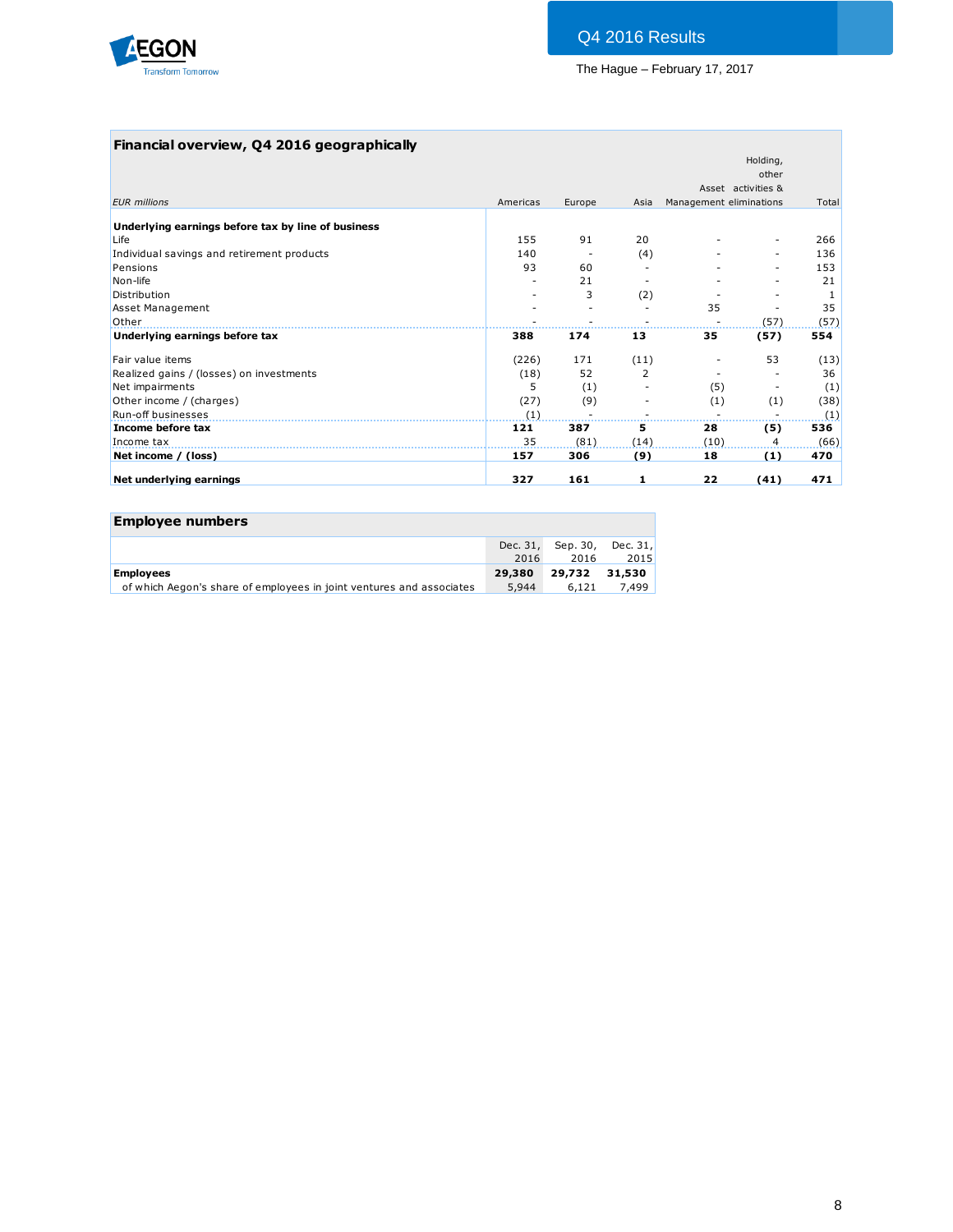

# Americas

- Underlying earnings before tax up to USD 422 million mainly driven by improvement in claims experience
- **Net income down to USD 170 million due to fair value losses mainly resulting from rising equity markets**
- **Gross deposits stable at USD 9.4 billion; net outflows of USD 2.5 billion mainly as a result of anticipated contract discontinuances in the business acquired from Mercer**
- **Achieved annual run-rate expense savings of USD 90 million in 2016**

## **Execution of strategy**

Aegon provided more details on its 5-part plan aimed at increasing the return on capital for its business in the US at its Analyst & Investor conference on December 8, 2016. Expense savings are an important building block to improve the performance of the business. At its conference, Aegon announced that the original USD 150 million expense savings plan for the US will be completed in 2017 – one year ahead of schedule – and that the expense savings target for the end of 2018 was also doubled to USD 300 million. In 2016 expense reduction initiatives, including a voluntary separation plan, have led to annual run-rate expense savings of USD 90 million. The staffing and location strategy announced early December is expected to deliver a further USD 50 million run-rate savings in 2017.

Aegon is able to realize these savings as a result of its strategy to transform its US operations into one, functionally-organized business. Work is underway to optimize the business model and deliver significant digital modernization through a more efficient use of technology and outsourcing capabilities. The aim is to better meet customers' needs and create a consistent, positive experience for all stakeholders. Aegon will deliver new, digital solutions in the workplace in the first half of 2017, focusing on the strong link between participants' wealth and health needs.

At the same time, Aegon's strict pricing discipline continued to lead to a margin over volume approach. As a result, demand reduced, especially for term life and variable annuities, which led to lower sales and net outflows. The recent expansions in the company's variable annuity product suite are expected to lead to a sales improvement in 2017. Income Edge, one of the newly introduced optional living benefits for variable annuities, is a simplified living benefit rider and offers expanded investment choices. In addition, in anticipation of an expected move to a more fee-for-service world following the implementation of the Department of Labor rule, a new Transamerica fee-based – or so-called I-share – variable annuity product was launched in January 2017.

## **Underlying earnings before tax**

Underlying earnings before tax from the Americas in the fourth quarter of 2016 increased to USD 422 million compared with the fourth quarter of 2015. This was driven by favorable claims experience and higher interest rates, while expenses savings were offset by an increase in year-end variable personnel expenses.

- Life earnings increased to USD 81 million as a result of the favorable impact of interest rates on intangible assets. The positive adjustment of 2016 of intangible assets of USD 20 million in the fourth quarter related to higher interest rates, and was partly offset by USD 14 million adverse persistency on universal life policies. Mortality experience for the fourth quarter was in line with long-term expectations.
- Earnings from Accident & Health more than doubled to USD 87 million, driven by a significant improvement in morbidity experience. Favorable morbidity for the quarter of USD 34 million benefited from seasonality in supplemental health claims and favorable claims experience in long-term care. This was partly offset by product exits and a one-time guaranty fund assessment accrual of USD 5 million.
- Retirement Plans earnings increased to USD 76 million primarily due to increased fee income. Excluding the impact of a one-time charge in the fourth quarter of 2015, the increase resulted from higher average account balances driven by equity market performance.
- Mutual Funds earnings amounted to USD 15 million.
- Earnings from Variable Annuities decreased to USD 104 million due to less favorable claims experience.
- Earnings from Fixed Annuities increased to USD 34 million as a result of last year's one-time charges.
- Stable Value Solutions earnings of USD 24 million were constant as balances were relatively unchanged.
- Earnings from Latin America decreased to nil.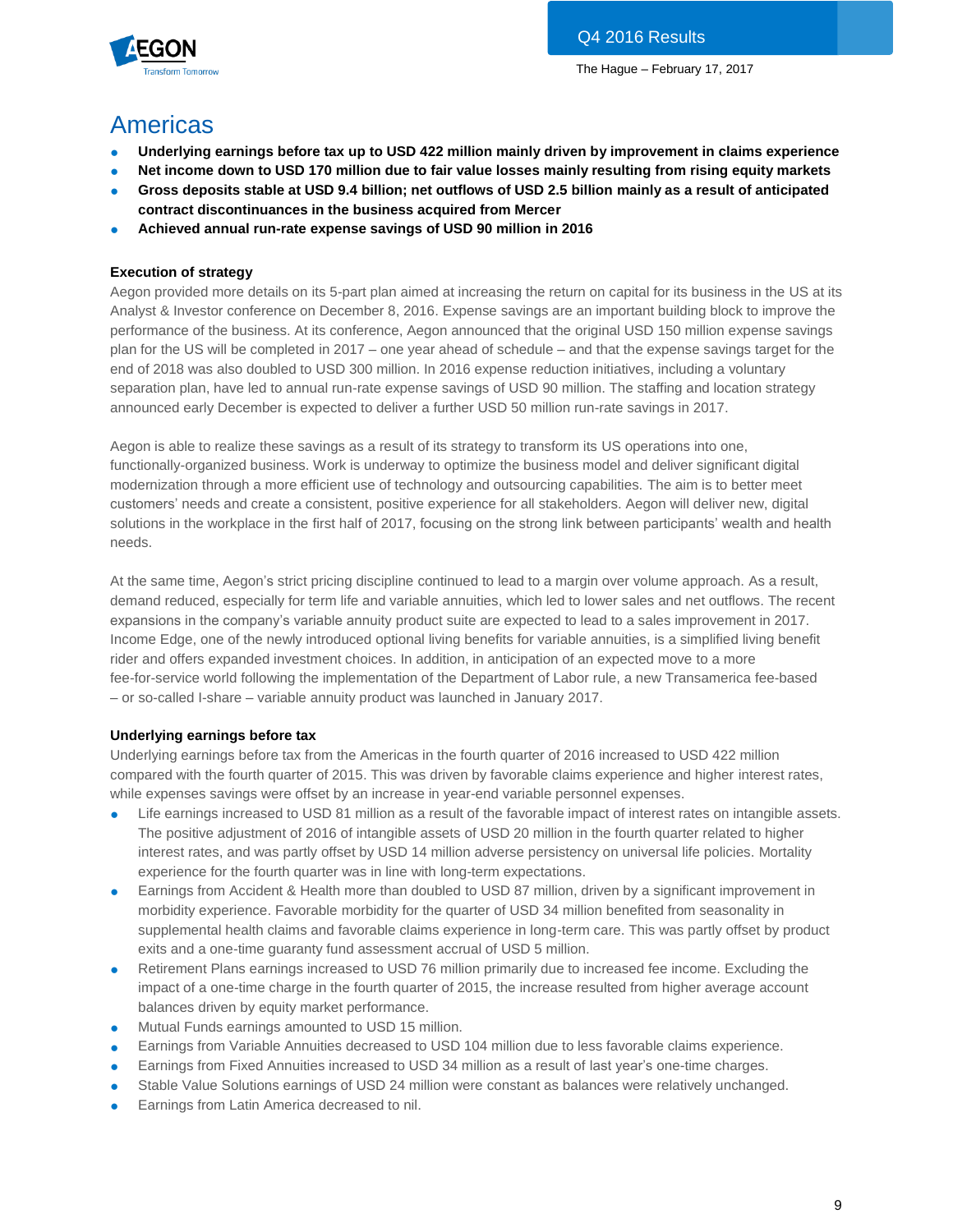

#### **Net income**

Net income from Aegon's businesses in the Americas declined to USD 170 million in the fourth quarter. Lower results from fair value items more than offset a tax benefit.

The result from fair value items amounted to a loss of USD 248 million.

- The loss on fair value hedges without an accounting match under IFRS was USD 202 million. A USD 162 million loss on the macro hedge related to GMIB variable annuities was a result of higher equity markets and volatility following the outcome of the US elections. Other hedges produced a fair value loss of USD 41 million related to low rate protection programs on GMDB variable annuities. The value of the hedges declined as interest rates increased during the fourth quarter.
- Fair value hedges with an accounting match, which includes the hedges on Aegon's GMWB variable annuities, produced a loss of USD 9 million.
- The result on fair value investments amounted to a loss of USD 38 million from underperformance of hedge funds and revaluations on real estate investments.

Other charges of USD 29 million largely comprises USD 19 million of restructuring charges. Realized losses on investments amounted to USD 20 million, and were mainly driven by portfolio optimization. Net recoveries of USD 6 million mainly related to the improved credit profile of energy-related bonds that were impaired in early 2016. The results from run-off businesses declined to a loss of USD 2 million due to a USD 20 million adjustment to the intangible balances for BOLI/COLI business. The net tax benefit of USD 40 million was driven by a one-time favorable tax true-up.

#### **Return on capital**

The return on average capital invested in Aegon's businesses in the Americas in the fourth quarter of 2016, excluding revaluation reserves and defined benefit plan remeasurements increased to 10.0% as a result of higher underlying earnings before tax and the aforementioned tax benefit. Excluding this tax benefit the return on capital amounted to 8.8%. The return on capital of Aegon's businesses excludes the benefit of leverage at the holding.

#### **Operating expenses**

Operating expenses were stable at USD 475 million, as expense savings and lower restructuring charges were offset by both an increase in year-end variable personnel expenses and the impact of the business acquired from Mercer. In 2016 expense reduction initiatives, including a voluntary separation plan, have led to annual run-rate expense savings of USD 90 million.

#### **Sales**

Gross deposits remained stable at USD 9.4 billion. Gross deposits in Retirement Plans were up USD 0.8 billion to USD 7.1 billion as a result of the contribution from the business acquired from Mercer. Gross deposits in Variable Annuities were down to USD 0.9 billion, mainly driven by product adjustments implemented last year in response to the low interest rate environment and lower market demand as a result of the upcoming implementation of the Department of Labor fiduciary rule. Gross deposits in Mutual Funds remained stable at USD 1.3 billion.

Net outflows amounted to USD 2.5 billion in the fourth quarter. Contract discontinuances from the business acquired from Mercer resulted in USD 1.3 billion net outflows in Retirement Plans. In line with expectations, elevated outflows on this business are projected to continue until early 2018 as a result of anticipated lapse behavior related to the conversion to the Transamerica recordkeeping platform. Net deposits in Variable Annuities declined to an outflow of USD 0.3 billion, driven by lower sales. New product launches are expected to lead to an increase in variable annuity sales in 2017. Net outflows in Mutual Funds of USD 0.4 billion were driven by outflows from fixed income funds in a rising interest rate environment. Fixed Annuities experienced net outflows of USD 0.3 billion due to the overall portfolio reduction as part of the strategic repositioning of the business.

New life sales were down to USD 144 million compared to the same quarter last year, driven by all product categories. Universal life sales continued to be impacted by a decline in the recruitment of new agents. Universal life sales were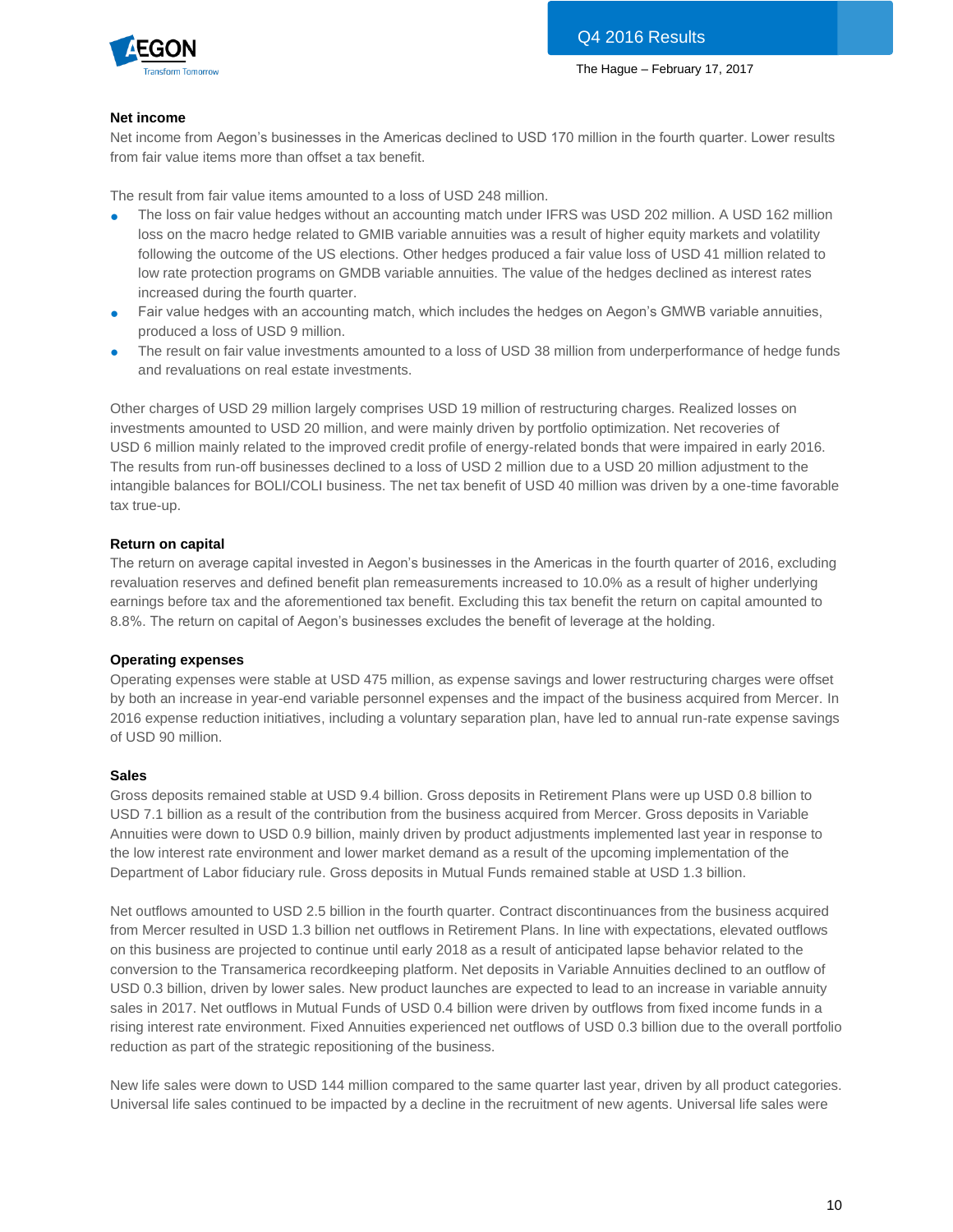

up 6% from the third quarter as a result of increased recruiting. Sales of term life products declined as Aegon chose not to lower its pricing in line with a number of its competitors. New premium production for accident & health insurance declined to USD 201 million, mainly as a result of product exits. The strategic decision to close the Affinity, Direct TV and Direct Mail channels is expected to result in an adverse impact on production for accident & health of approximately USD 50 million on average per quarter in 2017.

#### **Market consistent value of new business**

The market consistent value of new business declined to USD 91 million in the fourth quarter of 2016 due to a lower contribution from Variable Annuities. This resulted from lower sales following the product adjustments implemented last year and a lower margin as a result of lower average interest rates.

#### **Revenue-generating investments**

Revenue-generating investments decreased by 1% during the fourth quarter to USD 465 billion. Net outflows and the impact of increased interest rates more than offset the impact from favorable equity markets.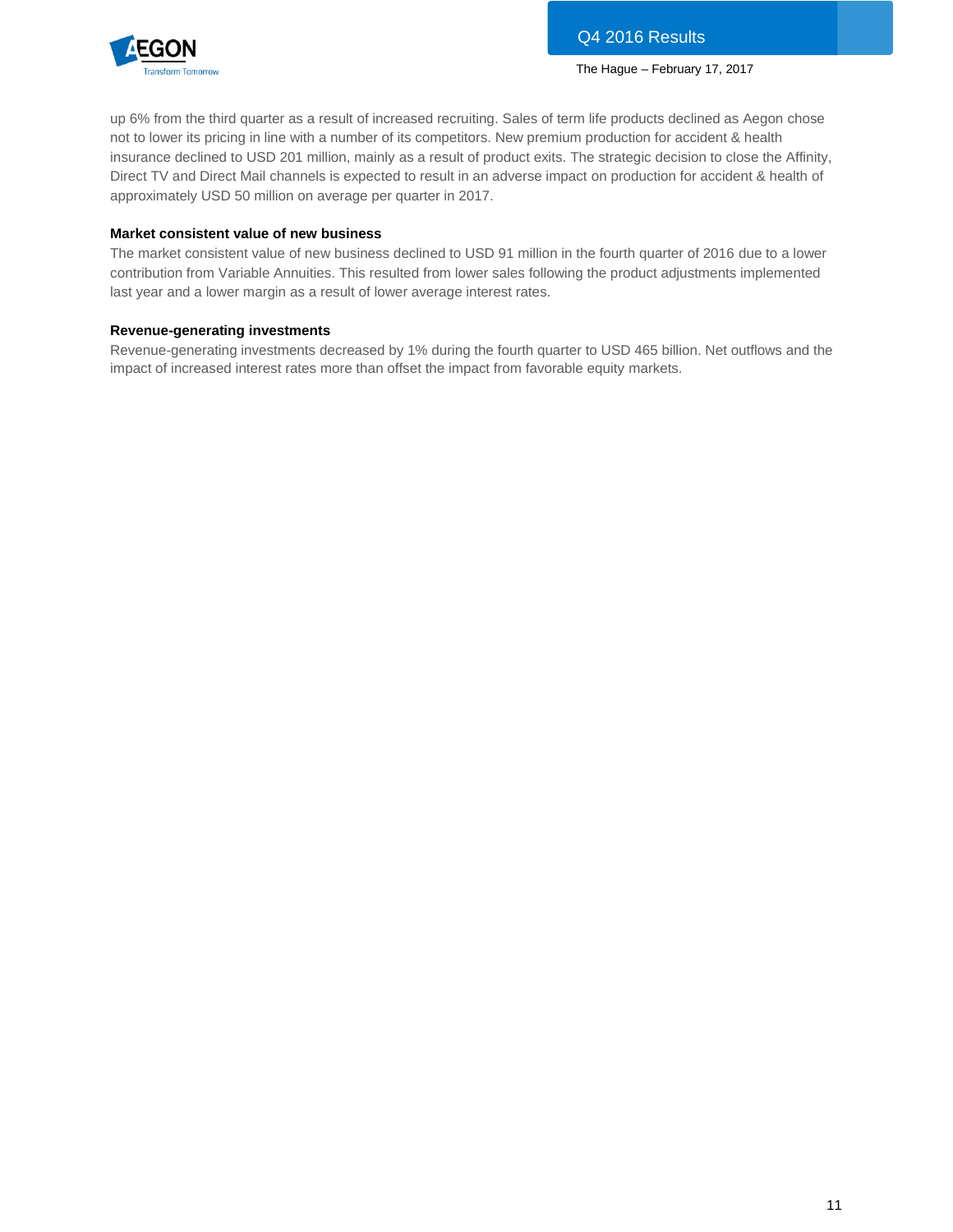

| <b>Americas</b>                                         |                  |             |                            |                |               |             |            |                          |
|---------------------------------------------------------|------------------|-------------|----------------------------|----------------|---------------|-------------|------------|--------------------------|
| <b>USD</b> millions                                     | Q4 2016<br>Notes | Q3 2016     | $\frac{0}{0}$              | Q4 2015        | $\frac{0}{0}$ | FY 2016     | FY 2015    | $\frac{0}{0}$            |
| Underlying earnings before tax by line of business      |                  |             |                            |                |               |             |            |                          |
| Life<br>Accident & Health                               | 81<br>87         | 6<br>67     | $\overline{a}$             | 53<br>37       | 53            | 174<br>218  | 207<br>165 | (16)                     |
| <b>Retirement Plans</b>                                 | 76               | 80          | 30<br>(5)                  | 54             | 134<br>42     | 280         | 261        | 32<br>$\overline{7}$     |
| <b>Mutual Funds</b>                                     | 15               | 13          | 10                         | 16             | (6)           | 50          | 50         |                          |
| Variable Annuities                                      | 104              | 110         | (6)                        | 114            | (8)           | 393         | 503        | (22)                     |
| <b>Fixed Annuities</b>                                  | 34               | 40          | (15)                       | 19             | 80            | 172         | 131        | 31                       |
| Stable Value Solutions                                  | 24               | 24          | $\overline{\mathbf{c}}$    | 25             | (1)           | 96          | 101        | (4)                      |
| Latin America                                           |                  | 1           |                            | $\overline{2}$ |               | 1           | 1          | (41)                     |
| Underlying earnings before tax                          | 422              | 342         | 23                         | 318            | 32            | 1,382       | 1,418      | (3)                      |
|                                                         |                  |             |                            |                |               |             |            |                          |
| Fair value items                                        | (248)            | 35          | ÷,                         | (68)           | ÷.            | (577)       | (768)      | 25                       |
| Realized gains / (losses) on investments                | (20)             | (35)        | 41                         | (24)           | 16            | (14)        | (83)       | 83                       |
| Net impairments                                         | 6                | 13          | (55)                       | 80             | (93)          | (33)        | 79         |                          |
| Other income / (charges)                                | (29)             | (121)       | 76                         | (6)            |               | (111)       | (1,013)    | 89                       |
| Run-off businesses                                      | (2)              | 9           |                            | 22             |               | 60          | 98         | (39)                     |
| Income before tax                                       | 130              | 244         | (47)                       | 322            | (60)          | 706         | (268)      | $\overline{\phantom{a}}$ |
| Income tax<br>Net income / (loss)                       | 40<br>170        | (92)<br>152 |                            | (48)<br>274    |               | (88)<br>618 | 7<br>(261) | $\sim$                   |
|                                                         |                  |             | $12\,$                     |                | (38)          |             |            |                          |
| Net underlying earnings                                 | 356              | 246         | 45                         | 260            | 37            | 1,059       | 1,100      | (4)                      |
|                                                         |                  |             |                            |                |               |             |            |                          |
| Commissions and expenses                                | 1,174            | 1,122       | 5                          | 1,225          | (4)           | 4,532       | 4,489      | $\mathbf{1}$             |
| of which operating expenses                             | 475              | 430         | $\ensuremath{\mathit{11}}$ | 472            | $\mathbf{1}$  | 1,834       | 1,843      | (1)                      |
| <b>New life sales</b>                                   | 10               |             |                            |                |               |             |            |                          |
| Life single premiums                                    | 29               | 28          | 5                          | 34             | (14)          | 118         | 144        | (18)                     |
| Life recurring premiums annualized                      | 141              | 139         | $\overline{1}$             | 163            | (14)          | 588         | 650        | (10)                     |
| Total recurring plus 1/10 single                        | 144              | 142         | $\mathbf{1}$               | 167            | (14)          | 600         | 665        | (10)                     |
| Life                                                    | 126              | 127         |                            | 158            |               | 547         | 622        |                          |
|                                                         | 17               |             |                            | 9              | (20)          |             | 42         | (2)                      |
| Latin America<br>Total recurring plus 1/10 single       | 144              | 15<br>142   | 15<br>$\mathbf{1}$         |                | 92            | 53          | 665        | 24                       |
|                                                         |                  |             |                            | 167            | (14)          | 600         |            | (10)                     |
| New premium production accident and health insurance    | 201              | 211         | (5)                        | 216            | (7)           | 895         | 1,003      | (11)                     |
| Gross deposits (on and off balance) by line of business | 10               |             |                            |                |               |             |            |                          |
| Life                                                    | 2                | 1           | 54                         | 2              | 35            | 8           | 7          | 21                       |
| <b>Retirement Plans</b>                                 | 7,111            | 8,159       | (13)                       | 6,327          | $\mathcal D$  | 35,137      | 27,833     | 26                       |
| <b>Mutual Funds</b>                                     | 1,296            | 1,153       | $\mathcal D$               | 1,325          | (2)           | 5,467       | 5,084      | $\boldsymbol{s}$         |
| Variable Annuities                                      | 945              | 1,078       | (2)                        | 1,586          | (40)          | 4,375       | 7,857      | (44)                     |
| <b>Fixed Annuities</b>                                  | 55               | 71          | (23)                       | 63             | (13)          | 254         | 276        | (8)                      |
| Latin America                                           | 3                | 3           | (11)                       | 3              | (8)           | 10          | 12         | (14)                     |
| <b>Total gross deposits</b>                             | 9,411            | 10,466      | (10)                       | 9,305          | $\mathbf{1}$  | 45,251      | 41,069     | 10                       |
| Net deposits (on and off balance) by line of business   | 10               |             |                            |                |               |             |            |                          |
| Life                                                    | (7)              | (15)        | 57                         | (8)            | 13            | (40)        | (38)       | (6)                      |
| <b>Retirement Plans</b>                                 | (1,278)          | (3,883)     | 67                         | 671            | $\bar{a}$     | 268         | 7,945      | (97)                     |
| <b>Mutual Funds</b>                                     | (418)            | 87          |                            | 41             |               | 38          | (6)        |                          |
| Variable Annuities                                      | (292)            | (56)        | ÷.                         | 462            | ÷.            | (125)       | 2,416      |                          |
| <b>Fixed Annuities</b>                                  | (308)            | (274)       | (13)                       | (398)          | 23            | (1,265)     | (1,711)    | 26                       |
| Latin America                                           | (1)              | 1           |                            | 2              |               | 1           |            | 186                      |
| Total net deposits excluding run-off businesses         | (2,304)          | (4, 141)    | 44                         | 771            |               | (1, 123)    | 8,607      |                          |
| Run-off businesses                                      | (193)            | (264)       | 27                         | (236)          | 18            | (841)       | (925)      | $\mathcal{G}$            |
| Total net deposits / (outflows)                         | (2,497)          | (4, 405)    | 43                         | 535            |               | (1,964)     | 7,682      |                          |
|                                                         |                  |             |                            |                |               |             |            |                          |

### **Revenue-generating investments**

|                                             | Dec. 31, | Sep. 30, |               | Dec. 31, |              |
|---------------------------------------------|----------|----------|---------------|----------|--------------|
|                                             | 2016     | 2016     | $\frac{0}{0}$ | 2015     | $\%$         |
| Revenue-generating investments (total)      | 464,595  | 471.120  | (1)           | 436,136  |              |
| Investments general account                 | 98,145   | 105,096  | (7)           | 95,182   | $\mathbf{3}$ |
| Investments for account of policyholders    | 113,223  | 114,337  | (1)           | 109,894  | $\mathbf{3}$ |
| Off balance sheet investments third parties | 253,227  | 251,687  |               | 231,060  | 10           |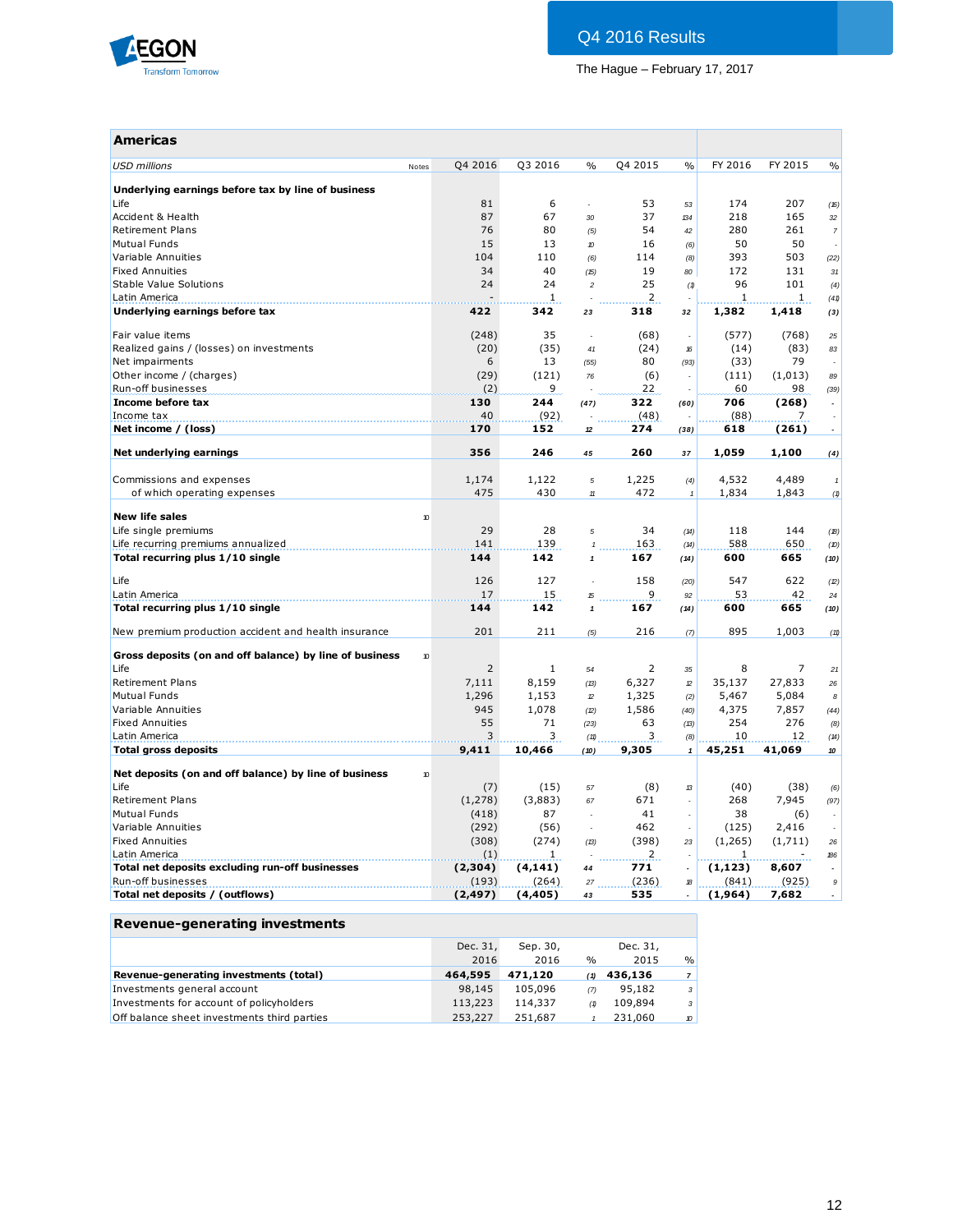

## Europe

- **Underlying earnings before tax increase 23% to EUR 174 million**
- Net income of EUR 306 million supported by fair value items
- **Gross deposits increase to EUR 3.5 billion driven by savings in the Netherlands**
- **UK platform assets of EUR 16 billion as a result of net platform inflows of EUR 2.2 billion**

### **Execution of strategy**

In its established markets in the Netherlands and the United Kingdom, Aegon aims to improve its customer experience by introducing digital innovations and capturing a larger share of the customer value chain. Stap – a Dutch General Pension Fund (APF) initiated by Aegon – is gaining traction, winning three mandates totaling EUR 2 billion in assets since its launch. Given the acceleration in the shift from defined benefit to defined contribution in the Dutch market, Aegon expects that demand for Stap's attractive proposition will lead to significant growth in assets under administration.

In the United Kingdom, Aegon focuses on its investment, pension and protection customers. In its core pension business, Aegon is accelerating the upgrading of customers from its backbook to its market leading platform. Aegon upgraded an additional 50,000 of its existing customers and EUR 1.6 billion of their assets to its platform in the fourth quarter. As a result, 165,000 customers were upgraded in 2016 with EUR 5 billion of assets, supporting the growth of the platform to EUR 16 billion. The upgrading program in combination with strong net inflows from new customers contributed to a record EUR 2.2 billion of net platform inflows for the quarter, confirming Aegon's platform as one of the fastest growing in the market. The acquisition of BlackRock's defined contribution business and Cofunds – which closed on January 1, 2017 – brings scale to Aegon's platform business and make it the leading platform in the United Kingdom with approximately GBP 100 billion in assets.

Aegon focuses on profitable growth in CEE and Spain & Portugal. Aegon aims to grow mostly in protection products, which addresses key customer needs. In the fourth quarter, this strategy again resulted in increased protection sales in CEE. As a result, the share of protection products in the sales mix grew from 30% last year to over 40% in the fourth quarter of 2016. In Spain, term life, health and non-life sales all increased resulting from successful product launches and sales campaigns.

#### **Underlying earnings before tax**

Underlying earnings before tax from Aegon's operations in Europe increased by 23% compared with the fourth quarter of 2015 to EUR 174 million. This was mainly the result of lower DPAC amortization in the United Kingdom due to the write down of DPAC related to upgrading customers to the retirement platform in the fourth quarter of 2015.

- Underlying earnings in the Netherlands remained stable at EUR 134 million. Earnings from Pensions declined to EUR 48 million driven by lower investment income as a result of prepayments on mortgages. Life & Savings earnings decreased to EUR 71 million resulting from investments in new business initiatives. Non-life earnings significantly improved to a profit of EUR 12 million as a result of favorable claims experience, which is partly driven by management actions implemented in recent quarters. Earnings from the distribution businesses decreased to EUR 3 million as a result of restructuring expenses.
- The United Kingdom contributed underlying earnings of EUR 23 million. Life earnings declined to EUR 15 million, as the impact of the sale of the annuity business was largely offset by expense savings as well as EUR 8 million in favorable claims experience and reserve releases. Earnings from Pensions increased to EUR 9 million, as the impact from higher equity markets on fee income and the benefit of lower DPAC amortization more than offset margin pressure.
- Underlying earnings in CEE increased to EUR 14 million, driven by an increase in the share of protection products and business growth in Turkey and Slovakia.
- Underlying earnings in Spain & Portugal were stable at EUR 3 million, as favorable results in the life business were offset by increased project-related expenses and adverse claims experience in the health business.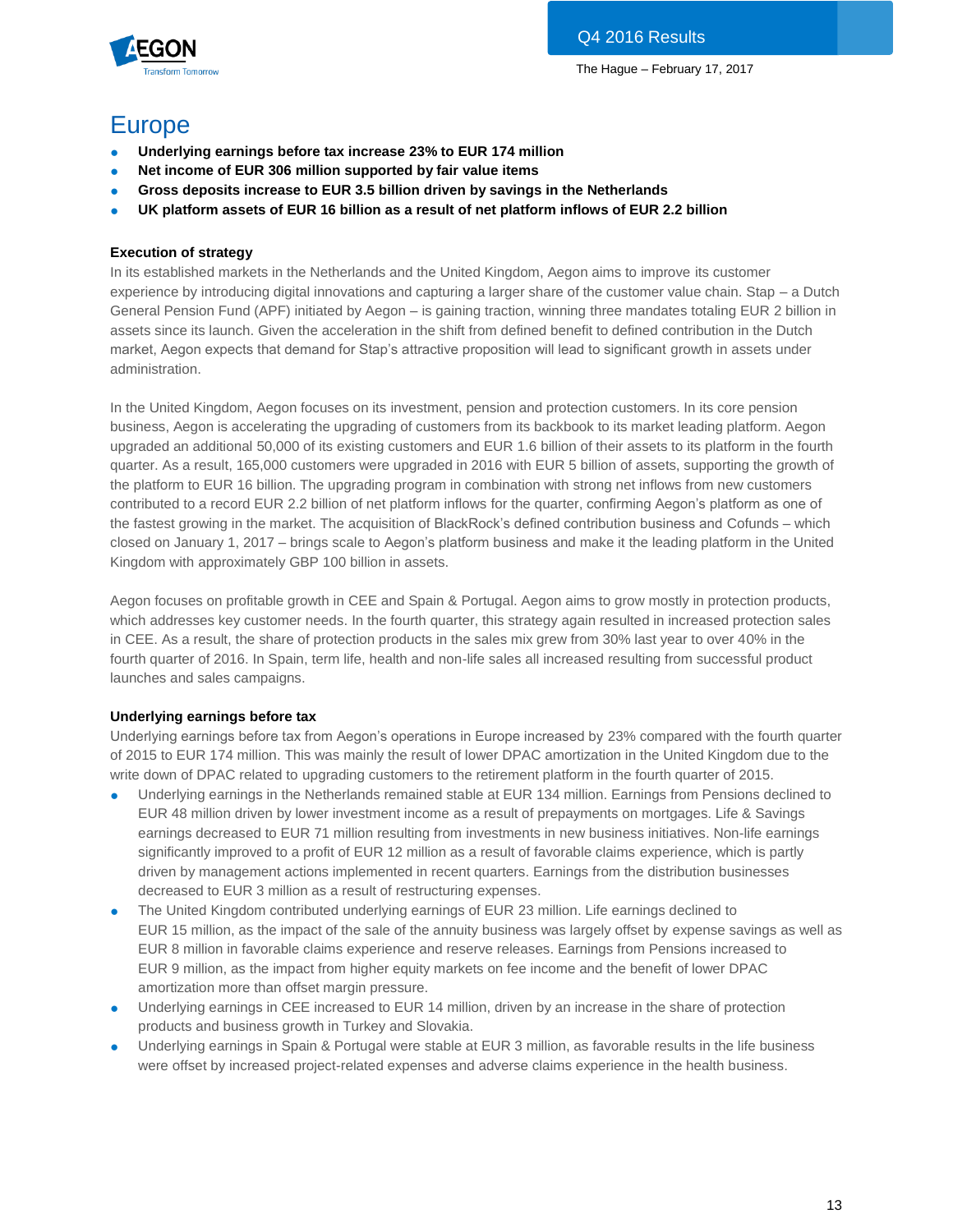

#### **Net income**

Net income from Aegon's businesses in Europe increased to EUR 306 million. The gain from fair value items amounted to EUR 171 million. This was driven by positive real estate revaluations in the Netherlands, and the result on the guarantee provision in the Netherlands due to a mismatch on an IFRS basis and widening credit spreads. Realized gains totaled EUR 52 million and mainly related to private equity divestments and normal trading activity in the Netherlands. Other charges of EUR 9 million were driven by an adjustment of deferred policyholder acquisition costs related to Aegon's European variable annuities business and additions to a legal claims provision in CEE, which were partly offset by model updates in the Netherlands.

#### **Return on capital**

The return on average capital invested in Aegon's businesses in Europe increased to 8.5%, excluding revaluation reserves and defined benefit plan remeasurements. Return on capital of Aegon's businesses excludes the benefit of leverage at the holding. For the Netherlands, return on capital was 9.4%. The return in the United Kingdom was 7.6%, and benefited from a tax credit. In CEE it was 13.2%, while in Spain & Portugal it was 1.0%.

#### **Operating expenses**

Operating expenses decreased by 7% to EUR 363 million. One-time charges in the fourth quarter in 2015, expense savings and favorable currency movements more than offset investments in new business initiatives in the Netherlands. In the Netherlands, Aegon is implementing expense reduction initiatives in order to achieve its 2018 expense savings target of EUR 50 million. In 2016, run-rate expense savings of EUR 25 million were achieved as a result of management actions.

#### **Sales**

Gross deposits increased by 12% to EUR 3.5 billion, or 19% on a constant currency basis driven by UK platform flows and savings in the Netherlands. Continued strong performance of Aegon's online bank Knab led to an increase in the Netherlands to EUR 1.9 billion, up from EUR 1.5 billion in the fourth quarter of 2015. In the United Kingdom, gross deposits increased 7% on a constant currency basis to EUR 1.5 billion driven by record platform deposits. Gross deposits in CEE increased 21% to EUR 74 million mainly driven by an increase of the pension portfolio in Romania.

Net inflows for Europe increased 20% to EUR 0.4 billion due to higher inflows at Knab. In the United Kingdom outflows diminished reflecting increased platform deposits which largely offset outflows from the traditional pension business. Production of mortgages in the Netherlands in the fourth quarter of 2016 amounted to EUR 1.3 billion, of which EUR 0.8 billion was related to third-party investor demand driven by the Dutch Mortgage Fund. The total mortgage production in 2016 increased 6% to EUR 6.3 billion.

New life sales declined by 20% to EUR 75 million in the fourth quarter mainly due to lower pension sales in the Netherlands as a result of a continued shift in demand from defined benefit to defined contribution solutions.

#### **Market consistent value of new business**

The market consistent value of new business in Europe declined to EUR 30 million. This was mainly driven by a reduction in the value of new business in the United Kingdom resulting from the divestment of the annuity portfolio and a change in product mix.

#### **Revenue-generating investments**

Revenue-generating investments slightly decreased to EUR 164 billion, as unfavorable currency movements and the impact of increased interest rates more than offset the impact from favorable equity markets.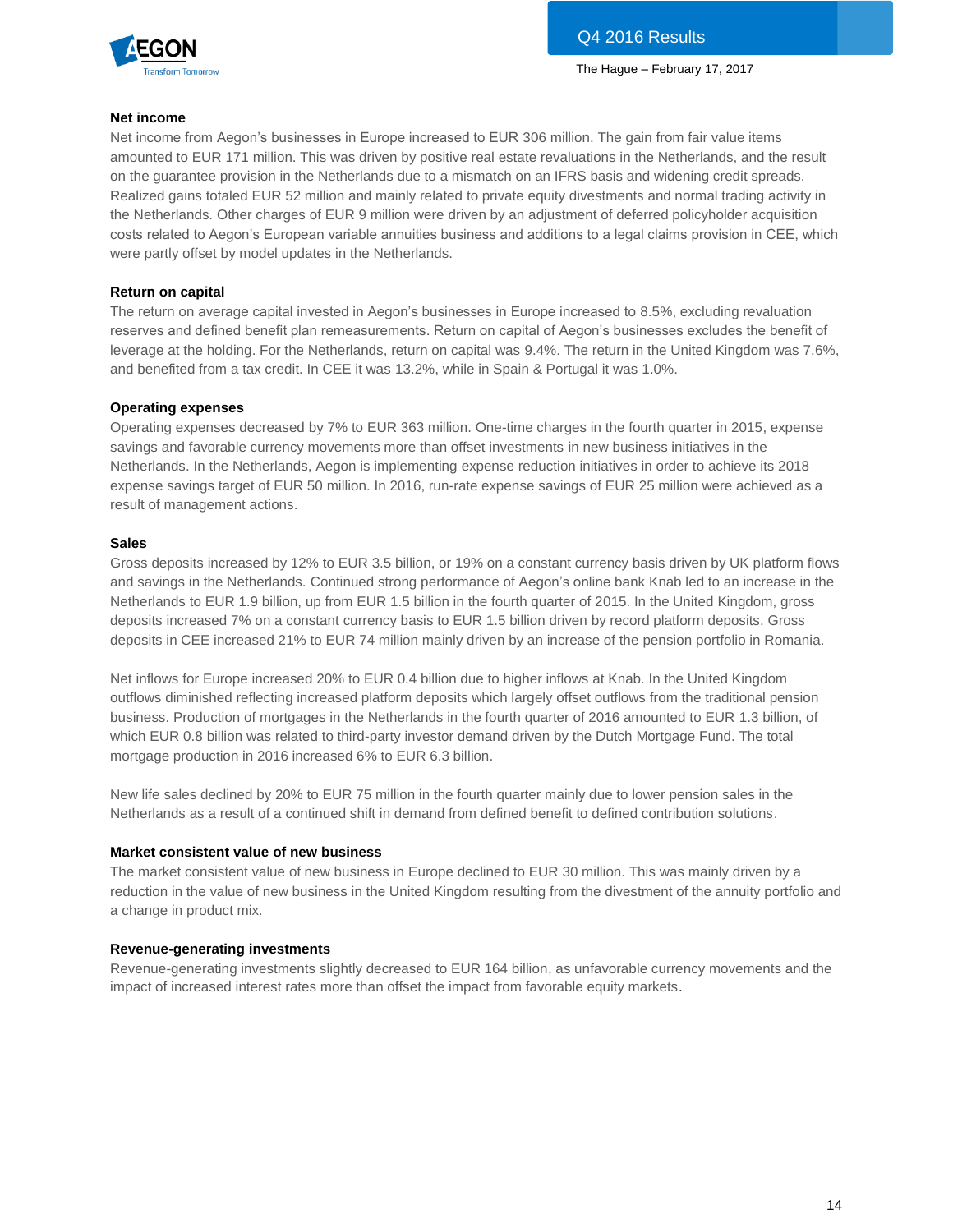

| <b>Europe</b>                                                        |         |                |                     |          |                            |         |         |                |
|----------------------------------------------------------------------|---------|----------------|---------------------|----------|----------------------------|---------|---------|----------------|
| <b>EUR</b> millions<br>Notes                                         | Q4 2016 | Q3 2016        | $\%$                | Q4 2015  | $\frac{0}{0}$              | FY 2016 | FY 2015 | $\frac{0}{0}$  |
| Underlying earnings before tax                                       |         |                |                     |          |                            |         |         |                |
| The Netherlands                                                      | 134     | 133            | $\pmb{\mathcal{I}}$ | 135      | (1)                        | 534     | 537     | (1)            |
| United Kingdom                                                       | 23      | 5              | L.                  | (9)      |                            | 59      | (27)    |                |
| Central & Eastern Europe                                             | 14      | 12             | 13                  | 13       | $\overline{7}$             | 55      | 37      | 51             |
| Spain & Portugal                                                     | 3       | $\mathbf{1}$   | 160                 | 3        | $\mathbf{2}$               | 8       | 12      | (38)           |
| Underlying earnings before tax                                       | 174     | 151            | 15                  | 142      | 23                         | 655     | 559     | $17$           |
| Fair value items                                                     | 171     | 49             | ÷,                  | (99)     | ÷,                         | (41)    | (18)    | (21)           |
| Realized gains / (losses) on investments                             | 52      | 49             | 6                   | 79       | (35)                       | 342     | 411     | (17)           |
| Net impairments                                                      | (1)     | (6)            | 85                  | (8)      | 89                         | (10)    | (22)    | 53             |
| Other income / (charges)                                             | (9)     | 52             |                     | (1, 152) | 99                         | (658)   | (1,205) | 45             |
| Income before tax                                                    | 387     | 296            | 31                  | (1,038)  |                            | 288     | (275)   |                |
| Income tax                                                           | (81)    | (68)           | (20)                | 216      |                            | (161)   | 54      |                |
| Net income / (loss)                                                  | 306     | 228            | 34                  | (821)    | $\overline{\phantom{a}}$   | 127     | (221)   | $\blacksquare$ |
|                                                                      |         |                |                     |          |                            |         |         |                |
| Net income / (loss) attributable to:<br>Equity holders of Aegon N.V. | 306     | 228            | 34                  | (821)    |                            | 127     | (221)   |                |
| Net underlying earnings                                              | 161     | 132            | 22                  | 148      | 9                          | 548     | 482     | 14             |
| Commissions and expenses                                             | 494     | 497            | $\epsilon$          | 595      | (17)                       | 2,058   | 2,368   | (13)           |
| of which operating expenses                                          | 363     | 354            | $\overline{c}$      | 388      | (7)                        | 1,445   | 1,442   |                |
|                                                                      |         |                |                     |          |                            |         |         |                |
| <b>New life sales</b><br>6, 10                                       |         |                |                     |          |                            |         |         |                |
| Life single premiums                                                 | 234     | 285            | (18)                | 351      | (33)                       | 1,128   | 1,323   | (15)           |
| Life recurring premiums annualized                                   | 52      | 36             | 45                  | 59       | (2)                        | 186     | 200     | (7)            |
| Total recurring plus 1/10 single                                     | 75      | 64             | $17\,$              | 94       | (20)                       | 299     | 332     | (10)           |
| Life                                                                 | 53      | 50             | $\overline{7}$      | 57       | (6)                        | 220     | 234     | (6)            |
| Pensions                                                             | 22      | 15             | 50                  | 37       | (40)                       | 79      | 98      | (20)           |
| Total recurring plus 1/10 single                                     | 75      | 64             | $17$                | 94       | (20)                       | 299     | 332     | (10)           |
| The Netherlands                                                      | 28      | 21             | 32                  | 43       | (35)                       | 111     | 130     | (15)           |
| United Kingdom                                                       | 10      | 18             | (46)                | 18       | (46)                       | 66      | 72      | (8)            |
| Central & Eastern Europe                                             | 26      | 17             | 49                  | 23       | $\boldsymbol{\mathcal{H}}$ | 83      | 91      | (9)            |
| Spain & Portugal                                                     | 11      | $\overline{7}$ | 53                  | 9        | 21                         | 39      | 39      |                |
| Total recurring plus 1/10 single                                     | 75      | 64             | 17                  | 94       | (20)                       | 299     | 332     | (10)           |
| New premium production accident and health insurance                 | 11      | 5              | 114                 | 9        | 13                         | 34      | 28      |                |
| New premium production general insurance                             | 23      | 20             | 15                  | 25       |                            | 94      | 84      | 22             |
|                                                                      |         |                |                     |          | (6)                        |         |         | $\mathbf{z}$   |
| Gross deposits (on and off balance)<br>10                            |         |                |                     |          |                            |         |         |                |
| The Netherlands                                                      | 1,901   | 1,417          | 34                  | 1,459    | 30                         | 6,686   | 5,137   | 30             |
| United Kingdom                                                       | 1,486   | 1,280          | 16                  | 1,571    | (5)                        | 5,791   | 6,096   | (5)            |
| Central & Eastern Europe                                             | 74      | 65             | $14$                | 61       | 21                         | 265     | 227     | $\pi$          |
| Spain & Portugal                                                     | 13      | $\overline{7}$ | 104                 | 17       | (20)                       | 31      | 29      | 8              |
| <b>Total gross deposits</b>                                          | 3,474   | 2,769          | 25                  | 3,107    | 12                         | 12,773  | 11,489  | 11             |
| Net deposits (on and off balance)<br>10                              |         |                |                     |          |                            |         |         |                |
| The Netherlands                                                      | 393     | 289            | 36                  | 504      | (22)                       | 1,909   | 1,885   | $\it 1$        |
| United Kingdom                                                       | (44)    | (381)          | 88                  | (234)    | 81                         | (846)   | (1,096) | 23             |
| Central & Eastern Europe                                             | 52      | 46             | $\mathcal{D}$       | 59       | (2)                        | 176     | 63      | 180            |
| Spain & Portugal                                                     | 10      | 5              | D)                  | 13       | (17)                       | 20      | 17      | 20             |
| Total net deposits / (outflows)                                      | 411     | (41)           |                     | 342      | 20                         | 1,260   | 869     | 45             |
| <b>Revenue-generating investments</b>                                |         |                |                     |          |                            |         |         |                |

|                                             | Dec. 31, | Sep. 30, |               | Dec. 31, |               |
|---------------------------------------------|----------|----------|---------------|----------|---------------|
|                                             | 2016     | 2016     | $\frac{0}{0}$ | 2015     | $\frac{9}{0}$ |
| Revenue-generating investments (total)      | 164,487  | 165,194  |               | 175,687  | (6)           |
| Investments general account                 | 58,264   | 60,265   | (3)           | 68,459   | (15)          |
| Investments for account of policyholders    | 96,276   | 95,757   |               | 99,070   | (3)           |
| Off balance sheet investments third parties | 9,946    | 9,172    | 8             | 8,158    | 22            |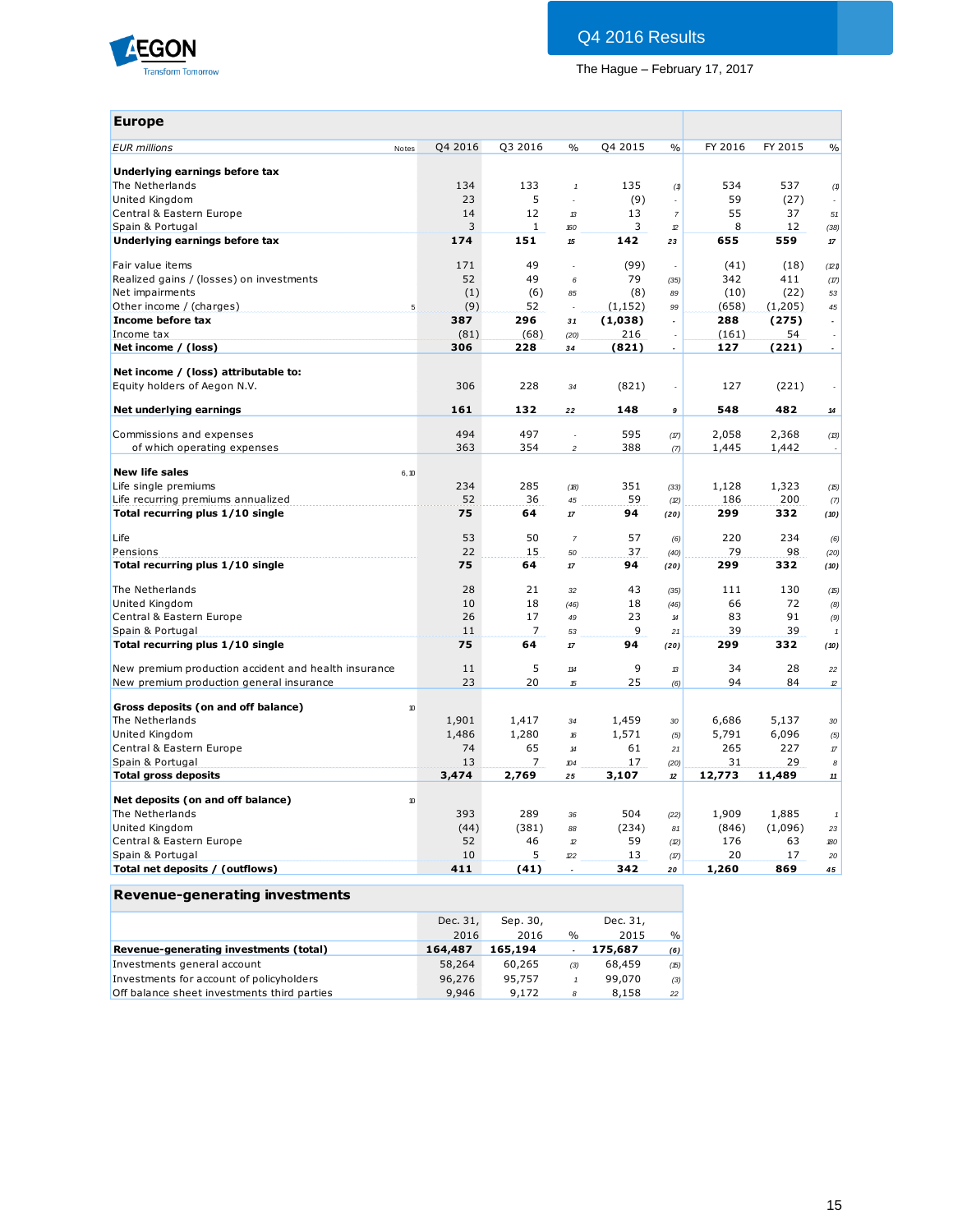

## **Europe Segments**

| <b>EUR millions</b><br>2016 04           | The<br>Netherlands | United<br>Kingdom | Eastern<br>Europe | Spain &<br>Portugal | Europe |
|------------------------------------------|--------------------|-------------------|-------------------|---------------------|--------|
|                                          |                    |                   |                   |                     |        |
|                                          |                    |                   |                   |                     |        |
| Underlying earnings before tax           |                    |                   |                   |                     |        |
| geographically by line of business       |                    |                   |                   |                     |        |
| Life                                     | 71                 | 15                | 4                 | $\mathbf{1}$        | 91     |
| Pensions                                 | 48                 | 9                 | 3                 |                     | 60     |
| Non-life                                 | 12                 |                   | 7                 | $\mathbf{1}$        | 21     |
| Other                                    | 3                  |                   |                   |                     | 3      |
| Underlying earnings before tax           | 134                | 23                | 14                | 3                   | 174    |
| Fair value items                         | 202                | (31)              |                   | (1)                 | 171    |
| Realized gains / (losses) on investments | 47                 | 4                 |                   | $\mathbf{1}$        | 52     |
| Impairment charges                       | (8)                |                   | (1)               |                     | (9)    |
| Impairment reversals                     | 8                  |                   |                   |                     | 8      |
| Other income / (charges)<br>5            | 34                 | (20)              | (23)              |                     | (9)    |
| Income / (loss) before tax               | 418                | (24)              | (10)              | 3                   | 387    |
| Income tax (expense) / benefit           | (91)               | 19                | (8)               | (2)                 | (81)   |
| Net income / (loss)                      | 326                | (4)               | (18)              | 1                   | 306    |
| Net income / (loss) attributable to:     |                    |                   |                   |                     |        |
| Equity holders of Aegon N.V.             | 326                | (4)               | (18)              | 1                   | 306    |
| Net underlying earnings                  | 105                | 43                | 13                | 1                   | 161    |
| Commissions and expenses                 | 232                | 150               | 67                | 45                  | 494    |
| of which operating expenses              | 202                | 95                | 41                | 25                  | 363    |

| <b>The</b><br>Netherlands<br><b>EUR millions</b><br>2015 04<br>Underlying earnings before tax<br>geographically by line of business<br>Life<br>Pensions<br>Non-life | 83             | United<br>Kingdom | Eastern<br>Europe | Spain &<br>Portugal      | Europe       |
|---------------------------------------------------------------------------------------------------------------------------------------------------------------------|----------------|-------------------|-------------------|--------------------------|--------------|
|                                                                                                                                                                     |                |                   |                   |                          |              |
|                                                                                                                                                                     |                |                   |                   |                          |              |
|                                                                                                                                                                     |                |                   |                   |                          |              |
|                                                                                                                                                                     |                |                   |                   |                          |              |
|                                                                                                                                                                     |                |                   |                   |                          |              |
|                                                                                                                                                                     |                | 18                |                   | (1)                      | 100          |
|                                                                                                                                                                     | 57             | (27)              | 2                 |                          | 32           |
|                                                                                                                                                                     | (13)           |                   | 10                | 3                        | $\mathbf{1}$ |
| Other                                                                                                                                                               | 8              | ۰                 |                   | $\overline{\phantom{a}}$ | 8            |
| Underlying earnings before tax                                                                                                                                      | 135            | (9)               | 13                | 3                        | 142          |
| Fair value items                                                                                                                                                    | (71)           | (28)              |                   |                          | (99)         |
| Realized gains / (losses) on investments                                                                                                                            | 33             | 46                | $\mathbf{1}$      |                          | 79           |
| Impairment charges                                                                                                                                                  | (8)            |                   | (1)               |                          | (9)          |
| Impairment reversals                                                                                                                                                | $\overline{2}$ |                   |                   |                          | 2            |
| Other income / (charges)<br>5                                                                                                                                       | 93             | (1,260)           | (2)               | 17                       | (1, 152)     |
| Income / (loss) before tax                                                                                                                                          | 183            | (1,251)           | 12                | 19                       | (1,038)      |
| Income tax (expense) / benefit                                                                                                                                      | (43)           | 263               | (2)               | (1)                      | 216          |
| Net income / (loss)                                                                                                                                                 | 140            | (988)             | 9                 | 18                       | (821)        |
| Net income / (loss) attributable to:                                                                                                                                |                |                   |                   |                          |              |
| Equity holders of Aegon N.V.                                                                                                                                        | 140            | (988)             | 9                 | 18                       | (821)        |
| Net underlying earnings                                                                                                                                             | 107            | 29                | 11                | 1                        | 148          |
| Commissions and expenses                                                                                                                                            | 272            | 220               | 64                | 39                       | 595          |
| of which operating expenses                                                                                                                                         | 228            | 104               | 38                | 19                       | 388          |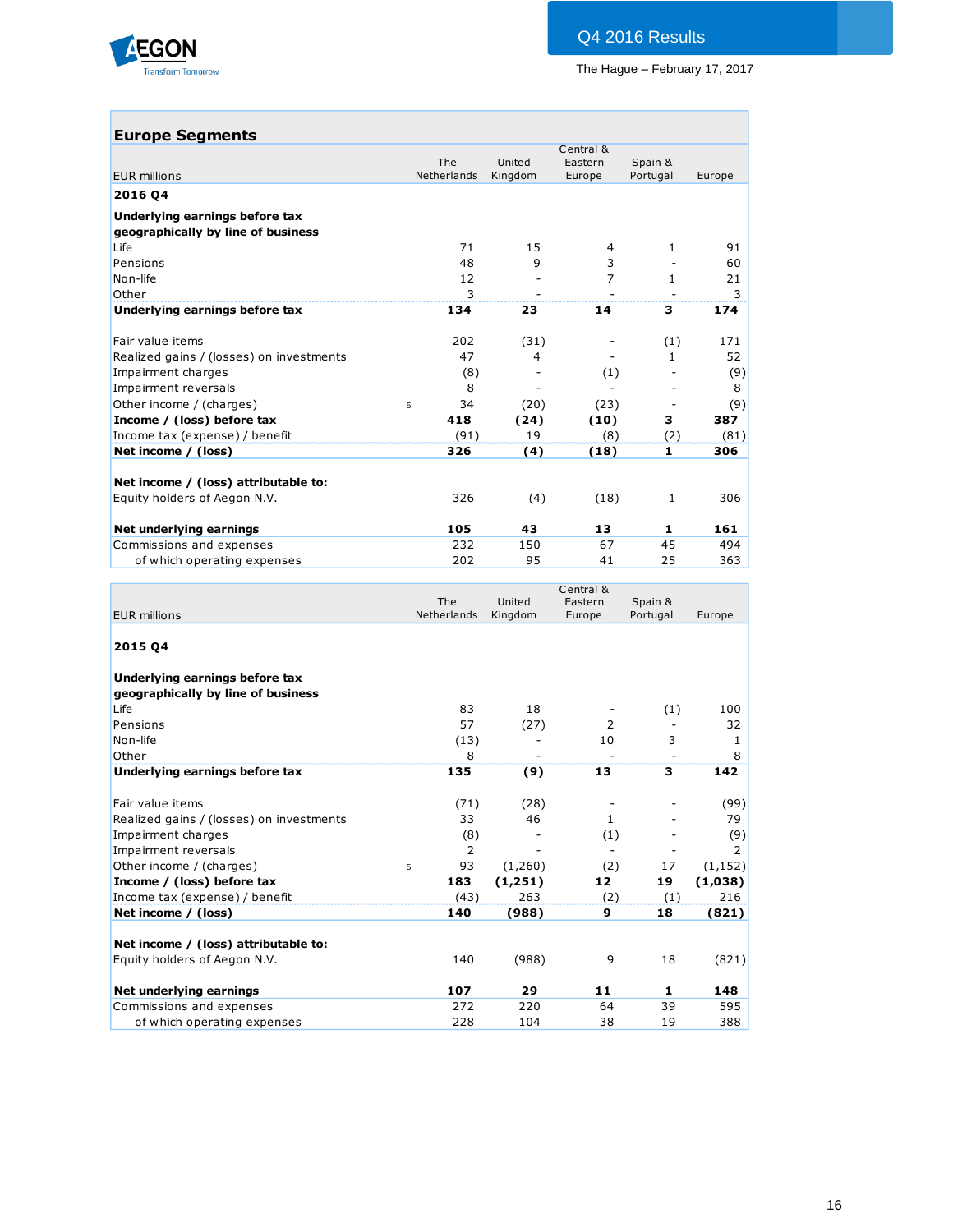

## Asia

- **Underlying earnings before tax increase to USD 15 million**
- **Net loss amounts to USD 10 million due to hedging results**
- **New life sales increase to USD 34 million driven by increased production in the HNW business**
- **Gross deposits decrease to USD 58 million due to strict adherence to Aegon's pricing policy**

## **Execution of strategy**

Aegon intends for its Asian businesses to become a financially significant contributor and growth engine for the group. The company focuses on three fast-growing and underserved customer segments in Asia: High Net Worth (HNW) individuals, aging affluent customers, and ascending affluent customers. Universal life insurance, variable annuities, and protection products are core products in the region. These products are supplemented with direct-to-consumer digital distribution platforms in markets in which Aegon does not have an insurance license.

Aegon aims to continue growing its distribution network and product portfolio in Asia. During the fourth quarter of 2016, Aegon Sony Life launched a new foreign currency withdrawal benefit product (FXWB) in the agency channel. On February 1, 2017, Aegon further diversified the foreign currency product suite by launching the foreign currency variable annuity (FXVA) with a key banking partner in Japan, following the successful product launch in the second quarter of 2016. In India, Aegon Life continued to strengthen the direct salaried agency force channel while a new term product was also launched in the online channel, following the announcement of the new customer first strategy in August 2016.

## **Underlying earnings before tax**

In the fourth quarter of 2016, Aegon's underlying earnings before tax in Asia increased to USD 15 million, mainly due to higher earnings from the HNW businesses.

- Earnings from HNW businesses increased to USD 23 million. This increase was driven by a favorable intangible adjustment of USD 8 million due to higher interest rates.
- Earnings from ADAMS were nil due to lower production in Indonesia as a result of rationalizing sales campaigns and higher IT related costs in Japan.
- The loss from Strategic partnerships in China, Japan and India increased to USD 9 million due to higher operating expenses to grow the business in these partnerships, and as a result of the increase in ownership from 26% to 49% in India.

## **Net income**

The net loss from Aegon's operations in Asia amounted to USD 10 million. The loss from fair value items of USD 12 million was mainly due to hedging results in the variable annuity business in Japan as there was an accounting mismatch between the IFRS valuation and the valuation of interest rate hedges. Realized gains of USD 2 million were driven by normal trading activity in a low interest rate environment. Income tax amounted to USD 15 million due to relatively high profits for tax purposes and limited tax benefits on losses.

## **Return on capital**

The return on average capital invested in Aegon's businesses in Asia, excluding revaluation reserve was 0.5%.

## **Operating expenses**

Operating expenses increased by 12% to USD 40 million in the fourth quarter. This was mainly driven by the investment made to support future growth, together with the increase in Aegon's stake in its strategic partnership in India from 26% to 49%. On a comparable basis, operating expenses increased by 5%.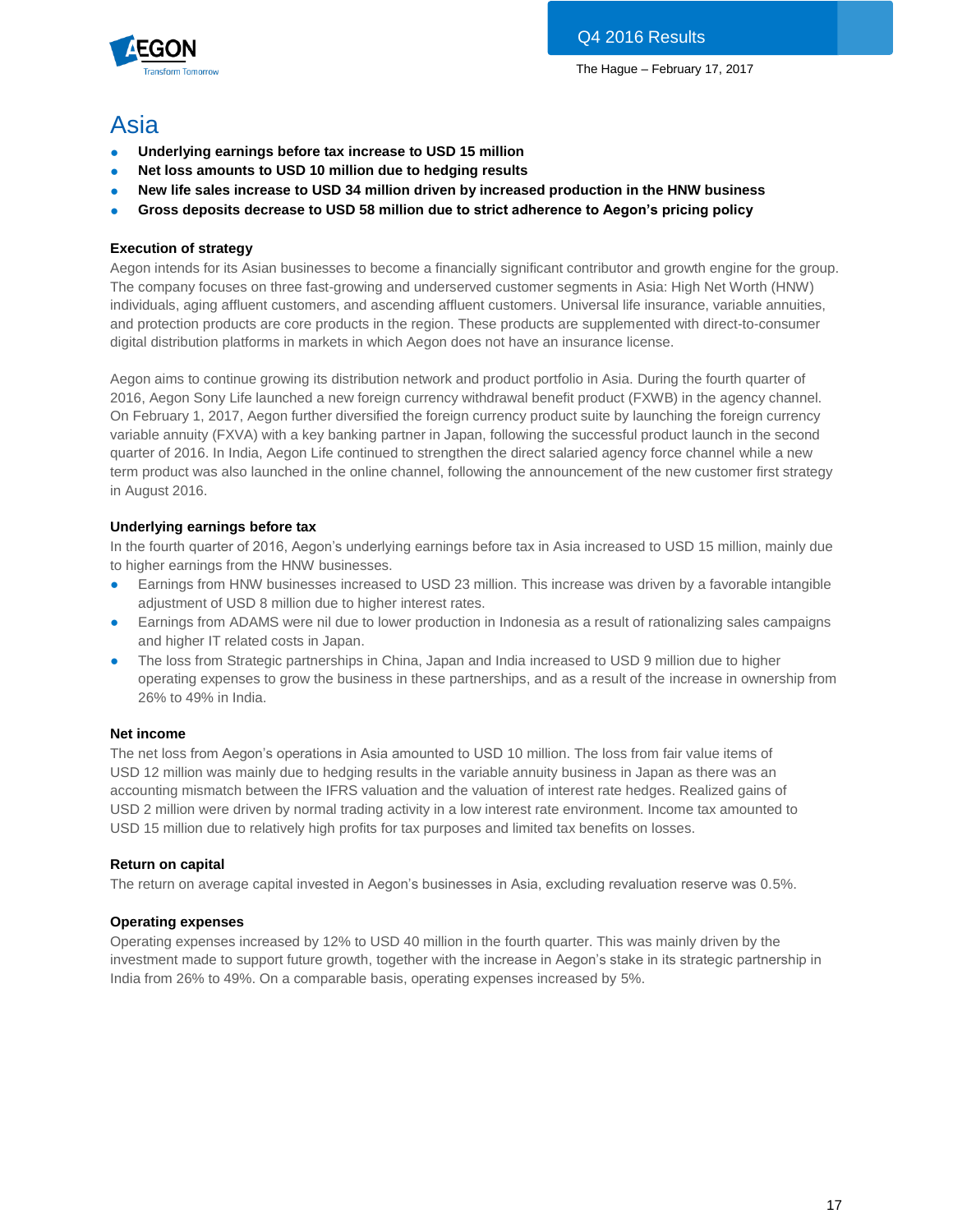

### **Sales**

New life sales increased by 17% compared with the fourth quarter of 2015 to USD 34 million.

- Sales from HNW businesses increased by 24% to USD 24 million as a result of more favorable pricing conditions.
- Sales from Strategic partnerships remained stable at USD 10 million, with growth in China offset by the strategic decision to exit the agency distribution channel in India in order to move to a digital distribution model.

New premium production from accident & health insurance declined by 40% to USD 4 million mainly as a result of the rationalization of unprofitable sales campaigns in ADAMS, especially in Indonesia.

Gross deposits from Strategic partnerships decreased by 15% to USD 58 million. This was due to a pricing change on the Japanese Yen-denominated variable annuity in order to maintain profitability following Aegon's strict pricing policy. Inflows from the foreign currency variable annuity were more than offset by lower Japanese Yen-denominated variable annuity sales. Net deposits remained steady at USD 54 million reflecting lower gross deposits offset by improved lapse experience.

### **Market consistent value of new business**

The market consistent value of new business in Asia increased to USD 5 million. This was mainly caused by the recovery of interest rates.

### **Revenue-generating investments**

Revenue-generating investments decreased slightly to USD 9 billion during the fourth quarter of 2016. This was driven by the depreciation of the Chinese Renminbi and Japanese Yen, as well as a decrease in the fair value of assets due to the increase in interest rates during the fourth quarter.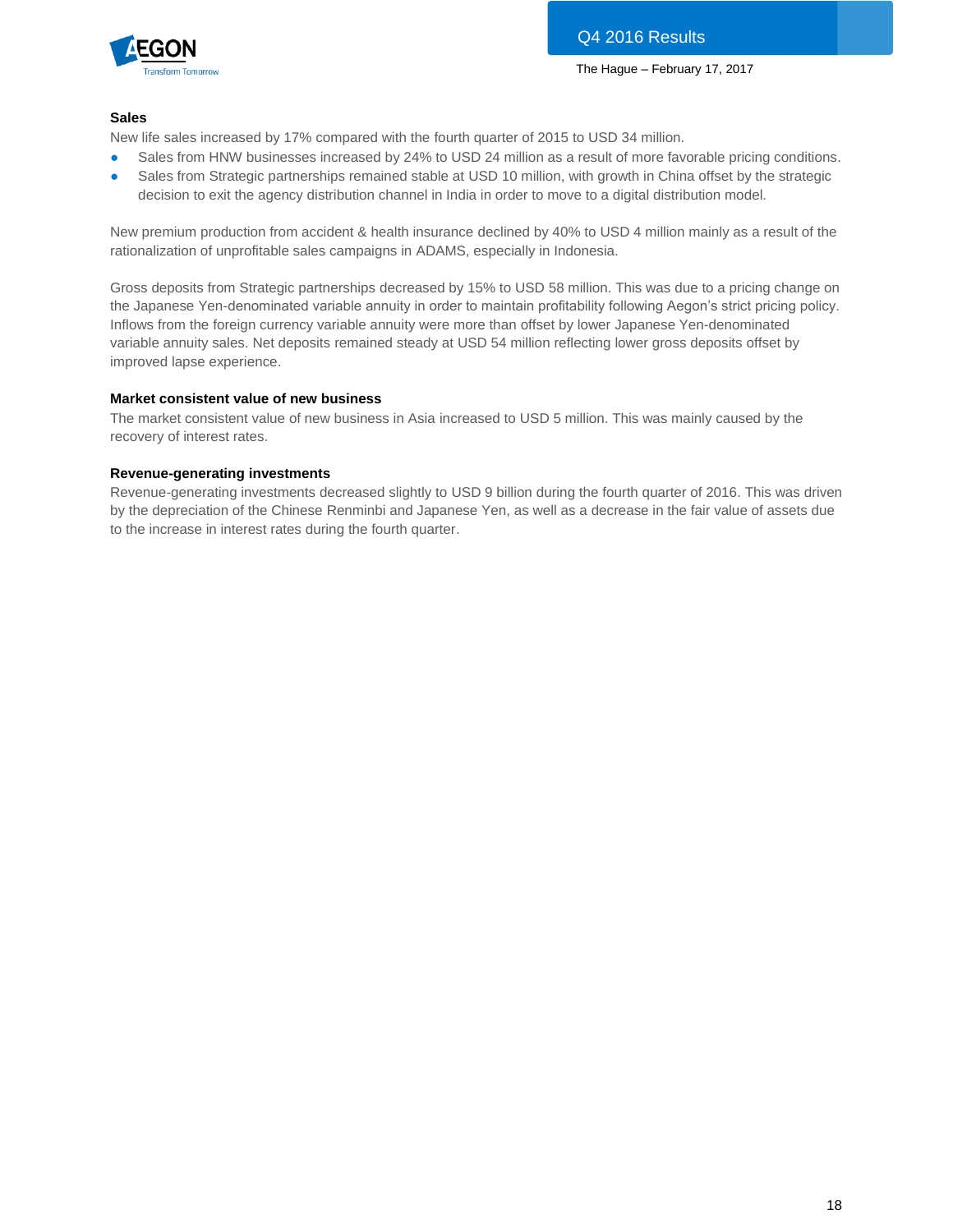

| Asia                                                 |       |                |                          |                          |                          |                          |         |                          |                       |
|------------------------------------------------------|-------|----------------|--------------------------|--------------------------|--------------------------|--------------------------|---------|--------------------------|-----------------------|
| <b>USD millions</b>                                  | Notes | Q4 2016        | Q3 2016                  | $\frac{0}{0}$            | Q4 2015                  | $\frac{0}{0}$            | FY 2016 | FY 2015                  | $\frac{0}{0}$         |
| Underlying earnings before tax by line of business   |       |                |                          |                          |                          |                          |         |                          |                       |
| High net worth businesses                            |       | 23             | 14                       | 64                       | 7                        |                          | 61      | 45                       | 37                    |
| Aegon Direct & Affinity Marketing Services           |       |                | ÷.                       | $\overline{a}$           | $\mathbf{1}$             | (76)                     | 1       | 5                        | (87)                  |
| Stategic partnerships                                |       | (9)            | (7)                      | (21)                     | (5)                      | (86)                     | (39)    | (27)                     | (41)                  |
| Underlying earnings before tax                       |       | 15             | $\overline{ }$           | 105                      | з                        | $\overline{a}$           | 23      | 23                       | $\mathbf{3}$          |
| Fair value items                                     |       | (12)           | 7                        | ÷.                       | 6                        | ÷.                       | (10)    | $\overline{7}$           |                       |
| Realized gains / (losses) on investments             |       | $\overline{2}$ | $\overline{2}$           | 16                       | $\mathbf{1}$             | 199                      | 9       | $\overline{7}$           | 29                    |
| Net impairments                                      |       |                | $\overline{\phantom{a}}$ |                          | $\overline{\phantom{a}}$ | (31)                     | (1)     | $\overline{\phantom{a}}$ |                       |
| Other income / (charges)                             |       | ЦĖ,            | (6)                      |                          | (20)                     |                          | (6)     | (68)                     | 91                    |
| Income before tax                                    |       | 5              | 10                       | (51)                     | (9)                      | $\overline{a}$           | 16      | (31)                     | $\tilde{\phantom{a}}$ |
| Income tax                                           |       | (15)           | (4)                      |                          |                          |                          | (30)    | (3)                      |                       |
| Net income / (loss)                                  |       | (10)           | 6                        |                          | (9)                      | (9)                      | (14)    | (33)                     | 58                    |
| Net underlying earnings                              |       | 1              | $\blacksquare$           | $\overline{\phantom{a}}$ | (3)                      | $\overline{\phantom{a}}$ | (7)     | (4)                      | (79)                  |
|                                                      |       |                |                          |                          |                          |                          |         |                          |                       |
| Commissions and expenses                             |       | 65             | 64                       | $\overline{a}$           | 55                       | $\boldsymbol{p}$         | 257     | 268                      | (4)                   |
| of which operating expenses                          |       | 40             | 38                       | $\sqrt{5}$               | 36                       | $\mathcal{D}$            | 161     | 143                      | 13                    |
| <b>New life sales</b>                                | 10    |                |                          |                          |                          |                          |         |                          |                       |
| Life single premiums                                 |       | 232            | 189                      | 23                       | 193                      | 21                       | 907     | 1,521                    | (40)                  |
| Life recurring premiums annualized                   |       | 11             | 13                       | (14)                     | 10                       | 11                       | 51      | 40                       | 26                    |
| Total recurring plus 1/10 single                     |       | 34             | 31                       | 8                        | 29                       | 17                       | 142     | 193                      | (26)                  |
| High net worth businesses                            |       | 24             | 19                       | 28                       | 19                       | 24                       | 88      | 151                      | (42)                  |
| Aegon Direct & Affinity Marketing Services           |       |                | $\overline{\phantom{a}}$ | (23)                     |                          | D                        |         | $\mathbf{1}$             | (64)                  |
| Stategic partnerships                                |       | 10             | 13                       | (20)                     | 10                       | 5                        | 54      | 41                       | 31                    |
| Total recurring plus 1/10 single                     |       | 34             | 31                       | 8                        | 29                       | 17                       | 142     | 193                      | (26)                  |
| New premium production accident and health insurance |       | $\overline{4}$ | 4                        | (11)                     | 7                        | (40)                     | 19      | 31                       | (40)                  |
| Gross deposits (on and off balance) by region        | 10    |                |                          |                          |                          |                          |         |                          |                       |
| China                                                |       | 3              |                          |                          |                          |                          | 7       | 5                        | 43                    |
| Japan                                                |       | 55             | 92                       | (41)                     | 68                       | (20)                     | 330     | 448                      | (26)                  |
| <b>Total gross deposits</b>                          |       | 58             | 93                       | (37)                     | 68                       | (15)                     | 337     | 453                      | (26)                  |
|                                                      |       |                |                          |                          |                          |                          |         |                          |                       |
| Net deposits (on and off balance) by region          | 10    |                |                          |                          |                          |                          |         |                          |                       |
| China                                                |       | 3              |                          |                          |                          |                          | 5       | 3                        | 48                    |
| Japan                                                |       | 51             | 77                       | (34)                     | 54                       | (5)                      | 282     | 388                      | (27)                  |
| Total net deposits / (outflows)                      |       | 54             | 77                       | (29)                     | 54                       | $\mathbf{1}$             | 287     | 392                      | (27)                  |

## **Revenue-generating investments**

|                                             | Dec. 31, | Sep. 30, |               | Dec. 31, |               |
|---------------------------------------------|----------|----------|---------------|----------|---------------|
|                                             | 2016     | 2016     | $\frac{0}{0}$ | 2015     | $\frac{0}{0}$ |
|                                             |          |          |               |          |               |
| Revenue-generating investments (total)      | 8,503    | 8.854    | (4)           | 7.307    | 16            |
| Investments general account                 | 5,620    | 5,732    | (2)           | 4,790    | $\pi$         |
| Off balance sheet investments third parties | 2,883    | 3.122    | (8)           | 2,517    | 15            |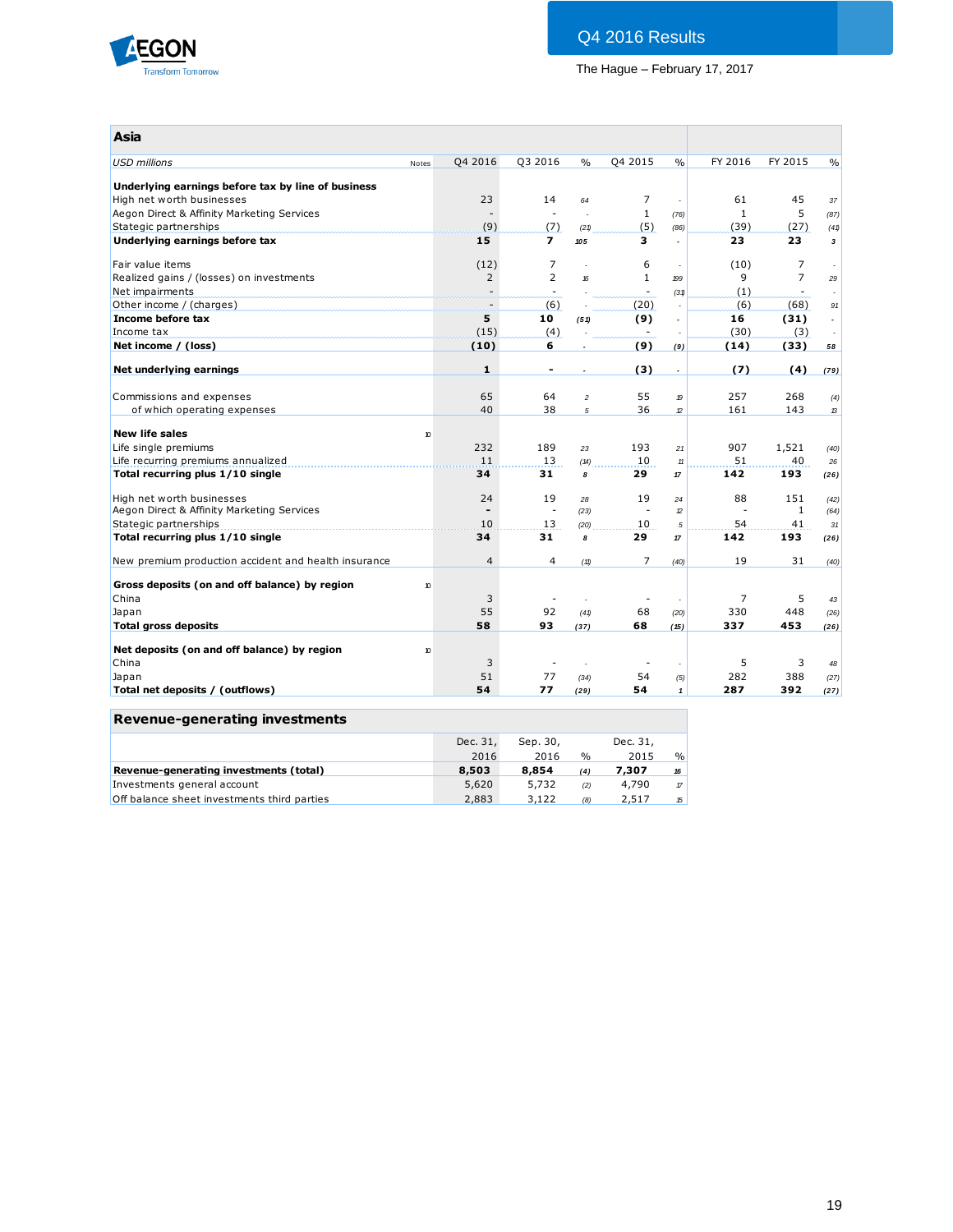

# Asset management

- **Underlying earnings before tax decline to EUR 35 million mainly as a result of lower performance fees**
- **Net income amounts to EUR 18 million**
- **Other third-party net outflows of EUR 1.7 billion mainly driven by outflows in China**
- **Assets under management decrease slightly to EUR 332 billion due to higher interest rates**

## **Execution of strategy**

Aegon Asset Management has developed into a successful asset manager and an important part of the group. Aegon aims to continue the strong growth in asset management by leveraging its international capabilities across asset allocation, solutions, fixed income, equity, real estate and research, and by developing and distributing strategies from across its locations, deepening its presence in existing markets, and furthering its geographical expansion.

An important part of this growth strategy is the increase in other third-party assets. 2016 was the fifth consecutive year of positive third-party net inflows from external sources, reflecting competitive performance and Aegon Asset Management's ability to leverage scale and capabilities from the general account and third-party affiliate businesses.

## **Underlying earnings before tax**

Underlying earnings from Aegon Asset Management in the fourth quarter of 2016 declined to EUR 35 million, as higher earnings from the Netherlands were more than offset by lower earnings from the Americas.

- Earnings in the Americas amounted to EUR 14 million, down from the high level of Q4 2015. This decrease was mainly driven by lower management fee income, due to a one-off management fee payment in Q4 2015, together with a contract loss recorded in the third quarter of 2016. In addition, there were higher employee and project-related expenses and continued investments in growth of the business.
- Earnings in the Netherlands increased to EUR 5 million, mainly as a result of higher management fee income driven by continued strong inflows in the Dutch Mortgage Fund and a one-off increase in other income.
- Earnings in the United Kingdom amounted to EUR 7 million, as adverse currency movements and lower performance fees were only partially offset by lower expenses.
- The result in Rest of World amounted to nil.
- Earnings from Strategic partnerships increased to EUR 9 million due to a higher contribution from La Banque Postale Asset Management. Earnings of Aegon's Chinese asset management joint venture Aegon Industrial Fund Management Company (AIFMC) were stable, as lower expenses offset lower performance fees.

## **Net income**

Net income from asset management declined to EUR 18 million as a result of lower underlying earnings and an impairment in the fourth quarter of 2016. This impairment was the result of the write-off of a contingent asset.

## **Revenues**

Total revenues decreased by 8% to EUR 149 million. Management fees declined by 7% to EUR 127 million due to adverse currency movements and outflows in third-party affiliates. On a constant currency basis, management fees were down 3%. Performance fees were down to EUR 7 million, mainly as a result of lower performance fees from AIFMC and the United Kingdom. Other income increased by EUR 2 million to EUR 15 million mostly due to increases in the Americas and the Netherlands. Annualized management fees as a percentage of average assets under management in other third-party, were 21 basis points.

## **Operating expenses**

Operating expenses decreased by 9% compared with the fourth quarter of 2015 to EUR 115 million, as continued investments in Aegon Asset Management's growth strategy were more than offset by favorable currency movements and lower costs at AIFMC and in the United Kingdom. On a constant currency basis, operating expenses decreased by 4%. The cost/income ratio remained level at 77%. Annualized operating expenses as a percentage of average assets under management, remained stable at 13 basis points.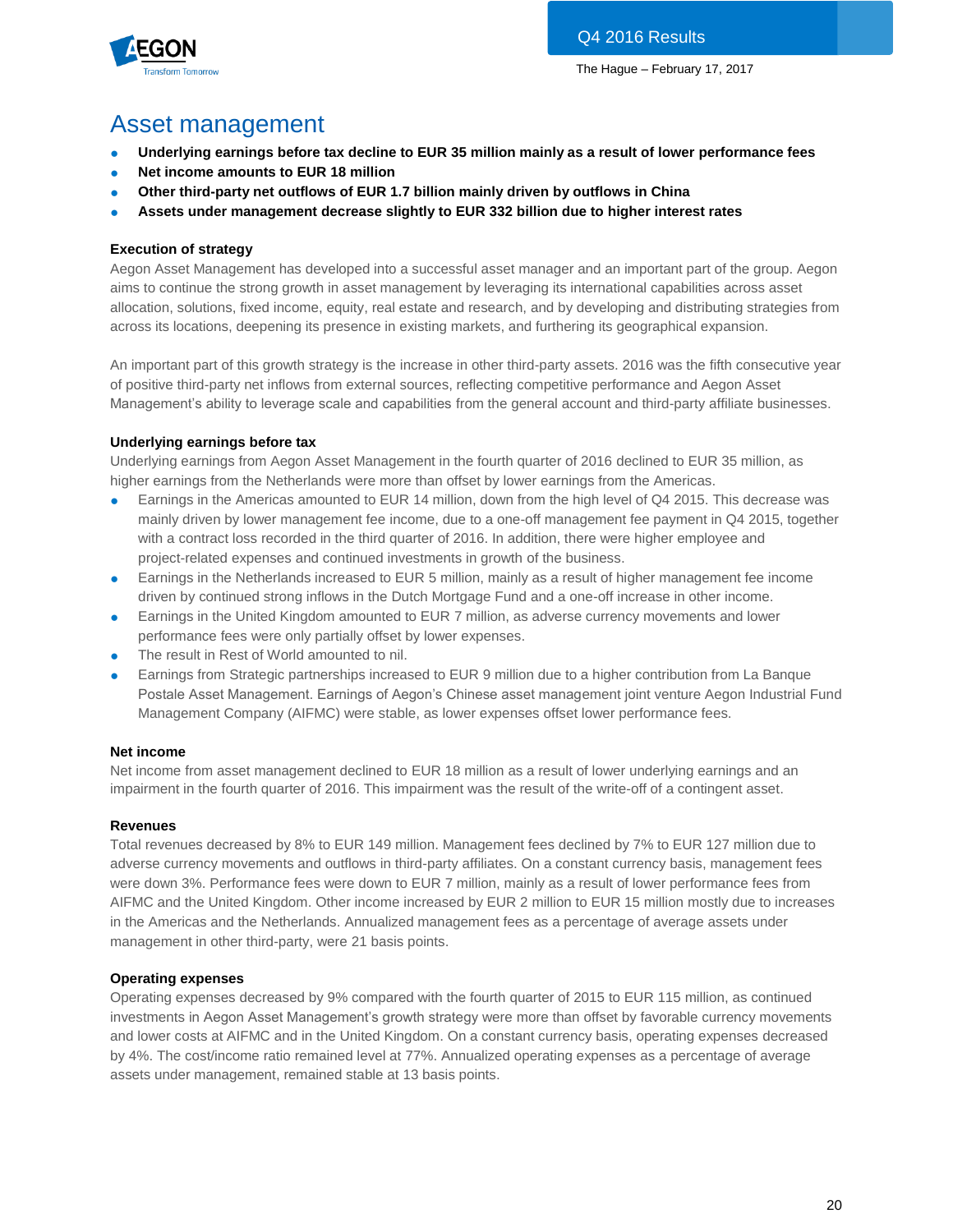

#### **Sales**

Gross inflows in other third-party decreased by 15% to EUR 10.3 billion. Higher gross inflows in the Americas and AIFMC, which were mainly driven by higher recognized gross inflows, were more than offset by a decrease in gross inflows in the Netherlands and in the United Kingdom from last year's exceptionally high levels.

Total third-party net outflows this quarter amounted to EUR 3.0 billion. These included EUR 1.4 billion of outflows in affiliates, which were mainly driven by the United Kingdom and the Netherlands as clients moved assets to different asset classes following increased interest rates.

Other third-party net outflows amounted to EUR 1.7 billion. Net outflows of EUR 0.2 billion in the Americas were due to client portfolio reallocations. In the United Kingdom net outflows of EUR 0.3 billion were mainly driven by the ongoing market insecurity following the Brexit vote. Net outflows in Strategic partnerships slightly improved to EUR 1.6 billion. These were mainly driven by lower net outflows from AIFMC, which were mostly in its money market fund. These outflows were only partly offset by net inflows in the Netherlands, where other third-party net inflows amounted to EUR 0.4 billion, as a result of inflows into the Dutch Mortgage Fund.

In the first quarter of 2017, the other third-party line will be impacted by GBP 5 billion (EUR 6 billion) outflows resulting from the loss of a low margin contract in the United Kingdom. This will have a negative impact on revenues of approximately EUR 6 million per year.

#### **Assets under management**

Assets under management decreased by 1% compared with the last quarter to EUR 331 billion. Positive currency movements were more than offset by outflows and the impact of higher interest rates on the value of fixed income investments.

#### **Performance**

Actively managed fixed income assets performed well in markets that were volatile and driven by diverging central bank interest rate actions and surprise geopolitical events. Multi asset portfolios across the group also did well with asset mix and asset allocation producing results in line with expectations. Active management of equity assets over the short term was weaker than expected as markets rotated aggressively from quality and growth to favoring value and cyclical stocks. Property assets performed well despite market events, notably Brexit.

#### **Return on capital**

The return on average capital invested in Aegon Asset Management in the fourth quarter of 2016, excluding revaluation reserves and defined benefit plan remeasurements, remained solid at 21%. The return on capital of Aegon's businesses excludes the benefit of leverage at the holding.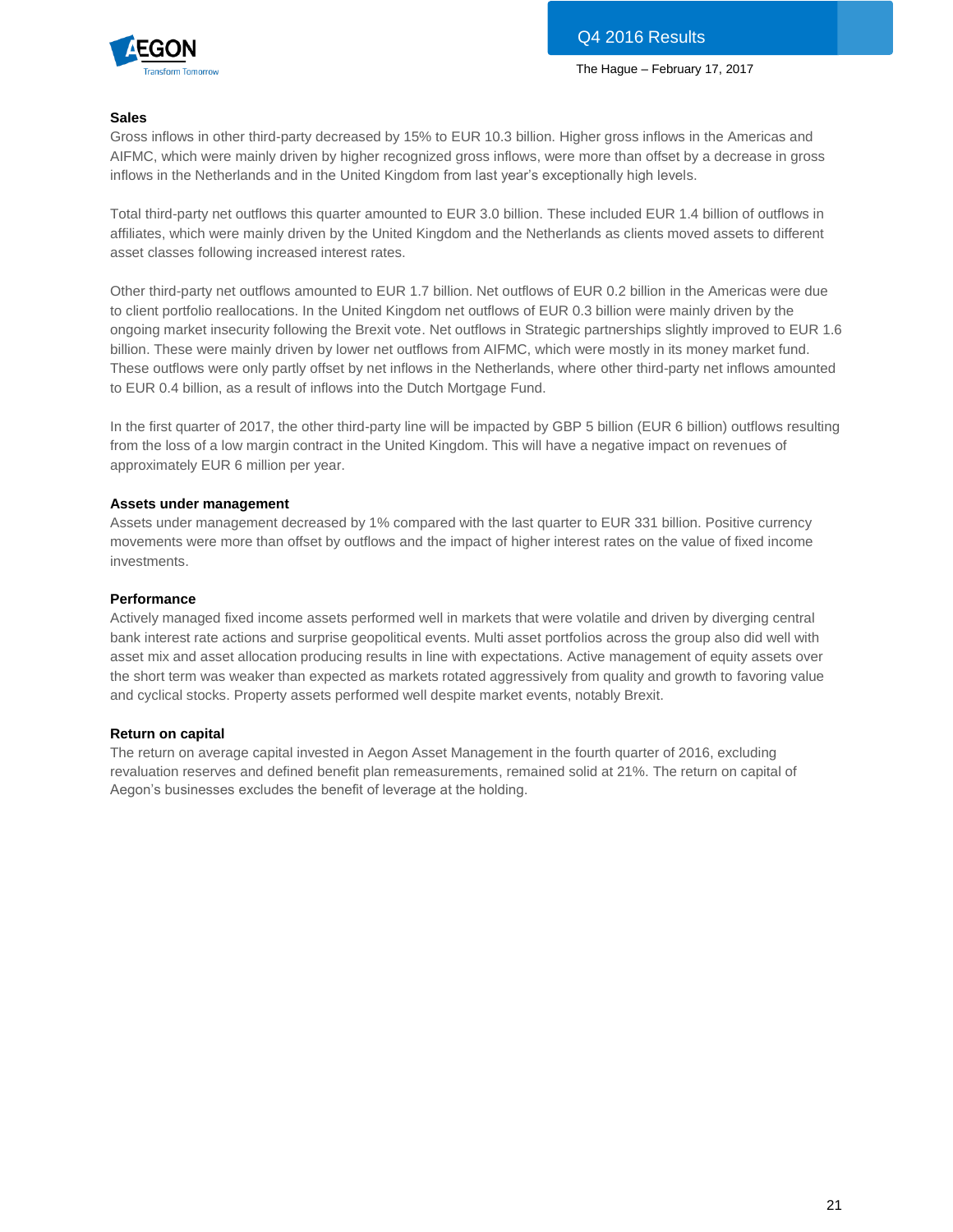

## Q4 2016 Results

The Hague – February 17, 2017

## **Asset Management**

| <b>Asset Management</b>                  |       |                          |                |                |              |                            |         |         |                            |
|------------------------------------------|-------|--------------------------|----------------|----------------|--------------|----------------------------|---------|---------|----------------------------|
| <b>EUR</b> millions                      | Notes | Q4 2016                  | Q3 2016        | $\frac{0}{0}$  | Q4 2015      | $\frac{0}{0}$              | FY 2016 | FY 2015 | $\frac{0}{0}$              |
| Underlying earnings before tax by region |       |                          |                |                |              |                            |         |         |                            |
| Americas                                 |       | 14                       | 10             | 38             | 20           | (32)                       | 55      | 66      | (16)                       |
| The Netherlands                          |       | 5                        | $\overline{4}$ | 24             | $\mathbf{1}$ | $\sim$                     | 14      | 11      | 28                         |
| United Kingdom                           |       | $\overline{7}$           | 6              | 19             | 8            | (15)                       | 30      | 32      | (7)                        |
| Rest of World                            |       | $\overline{\phantom{a}}$ | (2)            | 72             | $\sim$       | $\overline{\phantom{a}}$   | (4)     | (4)     | (2)                        |
| Strategic partnerships                   |       | 9                        | 14             | (35)           | 8            | $\boldsymbol{\mathcal{T}}$ | 54      | 65      | (17)                       |
| Underlying earnings before tax           |       | 35                       | 32             | $\overline{7}$ | 38           | (8)                        | 149     | 170     | (12)                       |
| Realized gains / (losses) on investments |       |                          | $\overline{2}$ | (93)           | $\sim$       | (50)                       | 3       | 3       | 8                          |
| Net impairments                          |       | (5)                      | L,             |                | ÷,           |                            | (5)     | ÷,      |                            |
| Other income / (charges)                 |       | (1)                      |                |                | (1)          | $\boldsymbol{\mathcal{T}}$ | (2)     | (1)     | (16)                       |
| Income before tax                        |       | 28                       | 34             | (18)           | 37           | (23)                       | 145     | 172     | (15)                       |
| Income tax                               |       | (10)                     | (11)           | 9              | (12)         | 15                         | (48)    | (50)    | $\sqrt{5}$                 |
| Net income / (loss)                      |       | 18                       | 23             | (22)           | 25           | (27)                       | 97      | 121     | (20)                       |
| Net underlying earnings                  |       | 22                       | 22             | 3              | 25           | (10)                       | 99      | 120     | (17)                       |
| <b>Revenues</b>                          |       |                          |                |                |              |                            |         |         |                            |
| Management fees                          |       | 127                      | 123            | 3              | 137          | (7)                        | 503     | 504     |                            |
| Performance fees                         |       | $\overline{7}$           | 8              | (15)           | 12           | (46)                       | 34      | 48      | (29)                       |
| Other                                    |       | 15                       | 13             | 13             | 13           | 16                         | 63      | 61      | 3                          |
| Total income *                           |       | 149                      | 145            | 3              | 162          | (8)                        | 601     | 614     | (2)                        |
| General account                          |       | 43                       | 40             | $\overline{7}$ | 42           | $\overline{\mathbf{c}}$    | 167     | 169     | (1)                        |
| Third-party                              |       | 106                      | 104            | $\mathbf{1}$   | 120          | (2)                        | 434     | 445     | (2)                        |
| Of which affiliates                      |       | 28                       | 26             | 8              | 37           | (24)                       | 111     | 130     | (14)                       |
| Of which other third-party               |       | 78                       | 79             | (1)            | 83           | (6)                        | 323     | 315     | $\sqrt{3}$                 |
| Total income *                           |       | 149                      | 145            | 3              | 162          | (8)                        | 601     | 614     | (2)                        |
| <b>Operating Expenses</b>                |       | 115                      | 112            | 3              | 126          | (9)                        | 451     | 444     | $\overline{\mathbf{z}}$    |
| Cost / income ratio                      |       | 77.1%                    | 77.4%          | $\overline{a}$ | 77.4%        | $\overline{a}$             | 75.1%   | 72.3%   | 4                          |
| Gross flows other third-party            |       |                          |                |                |              |                            |         |         |                            |
| Americas                                 |       | 1,320                    | 1,321          | ÷,             | 709          | 86                         | 4,536   | 2,329   | 95                         |
| The Netherlands                          |       | 812                      | 1,405          | (42)           | 2,047        | (60)                       | 4,656   | 4,080   | $\boldsymbol{\mathcal{H}}$ |
| United Kingdom                           |       | 847                      | 1,087          | (22)           | 2,199        | (61)                       | 4,831   | 7,538   | (36)                       |
| Rest of World **                         |       | (16)                     | 65             | ÷,             | 182          | $\sim$                     | (317)   | (389)   | $\mathcal{D}$              |
| Strategic partnerships                   |       | 7,364                    | 8,563          | (14)           | 6,943        | 6                          | 32,660  | 20,165  | 62                         |
| Gross flows other third-party            |       | 10,326                   | 12,442         | (17)           | 12,079       | (15)                       | 46,366  | 33,722  | 37                         |
|                                          |       |                          |                |                |              |                            |         |         |                            |
| Net flows other third-party              |       |                          |                |                |              |                            |         |         |                            |
| Americas                                 |       | (220)                    | 477            | ÷,             | 236          | $\overline{\phantom{a}}$   | 499     | 307     | 63                         |
| The Netherlands                          |       | 352                      | 1,206          | (71)           | 1,922        | (82)                       | 3,669   | 2,897   | 27                         |
| United Kingdom                           |       | (323)                    | (527)          | 39             | 1,130        |                            | (865)   | 3,490   |                            |
| Rest of World **                         |       | 43                       | 82             | (48)           | 209          | (80)                       | 62      | (27)    |                            |
| Strategic partnerships                   |       | (1, 554)                 | 143            |                | (1,834)      | 15                         | (402)   | 1,568   |                            |
| Net flows other third-party              |       | (1,702)                  | 1,380          |                | 1,662        |                            | 2,964   | 8,235   | (64)                       |

\* Net fees and commissions

\*\* Rest of world include intragoup eliminations from internal sub-advised agreements.

| Assets under management       |          |          |               |          |      |
|-------------------------------|----------|----------|---------------|----------|------|
|                               | Dec. 31, | Sep. 30, |               | Dec. 31, |      |
|                               | 2016     | 2016     | $\frac{0}{0}$ | 2015     | $\%$ |
| Americas                      | 124,993  | 123,898  | $\mathbf{1}$  | 126,330  | (1)  |
| The Netherlands               | 88,982   | 92,369   | (4)           | 82,241   | 8    |
| United Kingdom                | 57,783   | 59,288   | (3)           | 76,982   | (25) |
| Rest of World                 | 2,523    | 2,387    | 6             | 2,202    | 15   |
| Strategic partnerships        | 57,345   | 58,445   | (2)           | 57,782   | (1)  |
| Total assets under management | 331,627  | 336,386  | (1)           | 345,537  | (4)  |
| General account *             | 128,111  | 131,559  | (3)           | 132,218  | (3)  |
| Third-party                   | 203,515  | 204,827  | (1)           | 213,320  | (5)  |
| Of which affiliates *         | 72,626   | 72,771   |               | 85,990   | (16) |
| Of which other third-party ** | 130,889  | 132,056  | (1)           | 127,329  | 3    |

\* Please note that the numbers provided in this line are also included in other primary segments.

\*\*Includes pooled fund sales that are recognized on the balance sheet of Aegon UK.

These assets are eliminated in our consolidated revenue generating investments.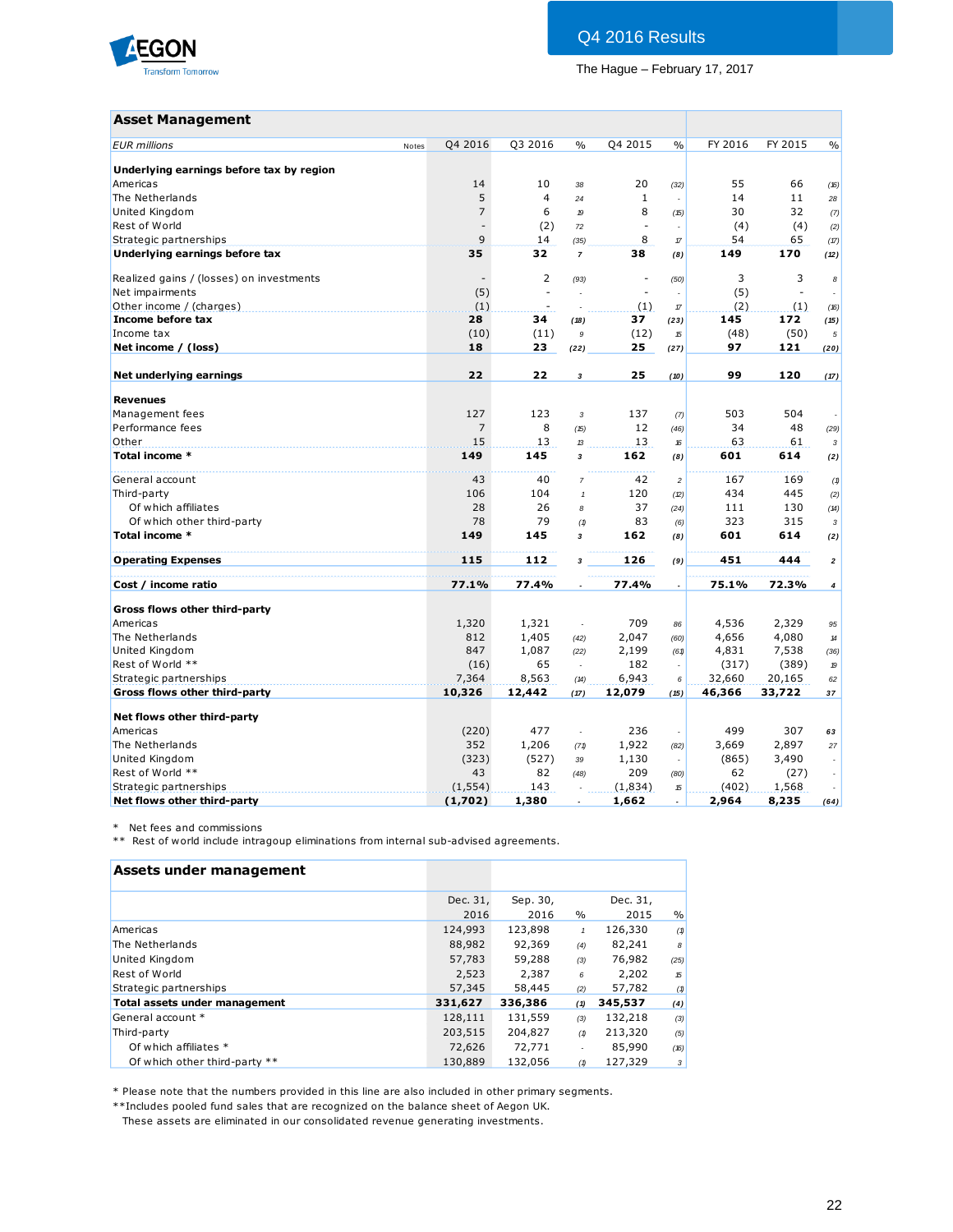

| Market consistent value of new business |                   |      |              |      |         |              |        |
|-----------------------------------------|-------------------|------|--------------|------|---------|--------------|--------|
|                                         |                   |      |              |      |         | <b>MCVNB</b> |        |
| Q4 2016                                 | Q3 2016           | $\%$ | Q4 2015      | $\%$ | FY 2016 | FY 2015      | $\%$   |
|                                         |                   |      |              |      |         |              |        |
| 84                                      |                   | 49   | 101          | (17) | 282     | 354          | (20)   |
| 30                                      | 14                | 12   | 46           | (34) | 140     | 214          | (35)   |
| $\overline{4}$                          | $\left( 1\right)$ |      |              | 150  | (2)     | 29           | $\sim$ |
| 118                                     | 70                | 70   | 149          | (21) | 420     | 597          | (30)   |
|                                         |                   | 56   | <b>MCVNB</b> |      |         |              |        |

| Modeled new business: APE |                |         |         |                         |         |               |         |                         |      |
|---------------------------|----------------|---------|---------|-------------------------|---------|---------------|---------|-------------------------|------|
|                           |                |         |         | <b>Premium business</b> |         |               |         | <b>Premium business</b> |      |
|                           |                |         |         | <b>APE</b>              |         |               |         | <b>APE</b>              |      |
| <b>EUR</b> millions       | Notes          | Q4 2016 | Q3 2016 | $\frac{0}{0}$           | 04 2015 | $\frac{9}{6}$ | FY 2016 | FY 2015                 | $\%$ |
|                           | $\overline{7}$ |         |         |                         |         |               |         |                         |      |
| Americas                  |                | 311     | 311     |                         | 347     | (11)          | 1,328   | 1,484                   | (10) |
| Europe                    |                | 352     | 219     | 61                      | 341     | 3             | 1,242   | 1,400                   | (11) |
| Asia                      |                | 35      | 33      | 9                       | 32      | 10            | 146     | 202                     | (28) |
| <b>Total</b>              |                | 698     | 562     | 24                      | 721     | (3)           | 2,716   | 3,085                   | (12) |
|                           |                |         |         |                         |         |               |         |                         |      |

| <b>Modeled new business: Deposits</b> |                |         |         |                         |         |      |         |                         |      |
|---------------------------------------|----------------|---------|---------|-------------------------|---------|------|---------|-------------------------|------|
|                                       |                |         |         | <b>Deposit business</b> |         |      |         | <b>Deposit business</b> |      |
|                                       |                |         |         | <b>Deposits</b>         |         |      |         | <b>Deposits</b>         |      |
| <b>EUR</b> millions                   | Notes          | 04 2016 | 03 2016 | $\%$                    | 04 2015 | $\%$ | FY 2016 | FY 2015                 | $\%$ |
|                                       | $\overline{ }$ |         |         |                         |         |      |         |                         |      |
| Americas                              |                | 4,493   | 3,948   | 14                      | 5,165   | (13) | 18,952  | 25,819                  | (27) |
| Europe                                |                | 83      | 64      | 31                      | 101     | (17) | 285     | 407                     | (30) |
| Asia                                  |                | 55      | 83      | (34)                    | 63      | (14) | 305     | 408                     | (25) |
| <b>Total</b>                          |                | 4,631   | 4,094   | 13                      | 5,328   | (13) | 19,542  | 26,635                  | (27) |

| <b>MCVNB/PVNBP summary</b> |       |              |              |                         |                      |              |                         |                        |                       |
|----------------------------|-------|--------------|--------------|-------------------------|----------------------|--------------|-------------------------|------------------------|-----------------------|
|                            |       |              |              | <b>Premium business</b> |                      |              | <b>Premium business</b> |                        |                       |
|                            |       | <b>MCVNB</b> | <b>PVNBP</b> | MCVNB/<br><b>PVNBP</b>  | MCVNB/<br><b>APE</b> | <b>MCVNB</b> | <b>PVNBP</b>            | MCVNB/<br><b>PVNBP</b> | <b>MCVNB</b><br>/ APE |
| <b>EUR</b> millions        | Notes | Q4 2016      |              | $\frac{0}{0}$           | $\frac{0}{0}$        |              | FY 2016                 | $\frac{0}{0}$          | $\%$                  |
|                            | 8     |              |              |                         |                      |              |                         |                        |                       |
| Americas                   |       | 68           | 1,480        | 4.6                     | 22.0                 | 263          | 6,071                   | 4.3                    | 19.8                  |
| Europe                     |       | 26           | 3,187        | 0.8                     | 7.3                  | 132          | 13,360                  | 1.0                    | 10.6                  |
| Asia                       |       | 5            | 295          | 1.6                     | 13.4                 | (4)          | 1,175                   | (0.3)                  | (2.7)                 |
| <b>Total</b>               |       | 99           | 4,962        | 2.0                     | 14.2                 | 391          | 20,606                  | 1.9                    | 14.4                  |
|                            |       |              |              |                         |                      |              |                         |                        |                       |

|                              |              | <b>Deposit business</b> |                          |                          |              | <b>Deposit business</b> |                        |                    |
|------------------------------|--------------|-------------------------|--------------------------|--------------------------|--------------|-------------------------|------------------------|--------------------|
|                              | <b>MCVNB</b> | <b>PVNBP</b>            | MCVNB/<br><b>PVNBP</b>   | MCVNB/<br>Deposits       | <b>MCVNB</b> | <b>PVNBP</b>            | MCVNB/<br><b>PVNBP</b> | MCVNB/<br>Deposits |
| Notes<br><b>EUR</b> millions | Q4 2016      |                         | $\frac{0}{0}$            | $\frac{0}{0}$            |              | FY 2016                 | $\%$                   | $\%$               |
| 8                            |              |                         |                          |                          |              |                         |                        |                    |
| Americas                     | 15           | 7,416                   | $\overline{\phantom{a}}$ | $\overline{\phantom{a}}$ | 19           | 29,979                  | 0.1                    | 0.1                |
| Europe                       | 5            | 659                     | 0.7                      | 5.7                      |              | 1,368                   | 0.5                    | 2.6                |
| Asia                         | (1)          | 55                      | (1.0)                    | (1.0)                    |              | 305                     | 0.7                    | 0.7                |
| <b>Total</b>                 | 19           | 8,130                   | 0.2                      | 0.4                      | 29           | 31,651                  | 0.1                    | 0.1                |
|                              |              |                         |                          |                          |              |                         |                        |                    |

#### **Currencies**

Income statement items: average rate 1 EUR = USD 1.1069 (2015: USD 1.1100). Income statement items: average rate 1 EUR = GBP 0.8187 (2015: GBP 0.7256). Balance sheet items: closing rate 1 EUR = USD 1.0548 (2015: USD 1.0863). Balance sheet items: closing rate 1 EUR = GBP 0.8536 (2015: GBP 0.7370).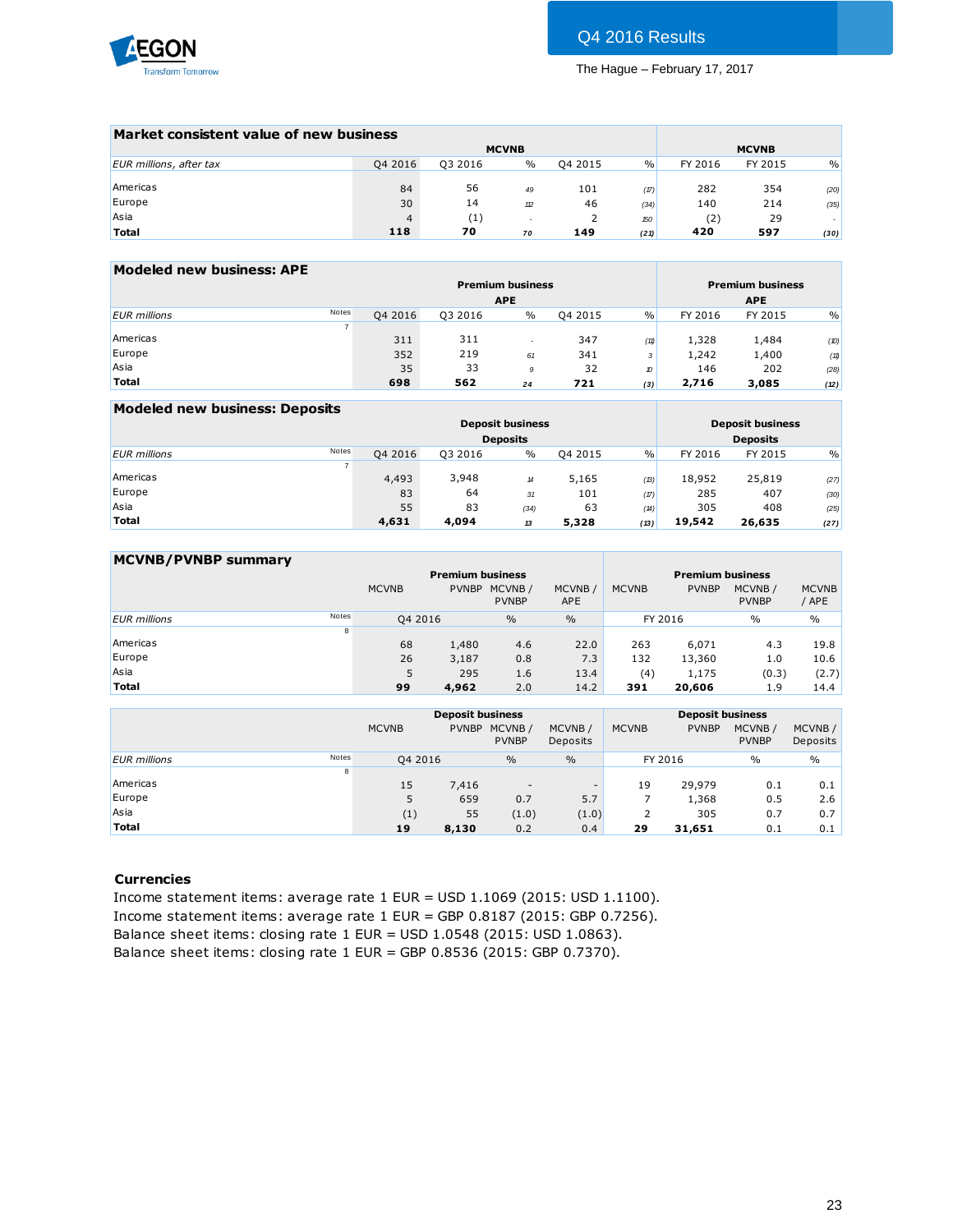

# Additional information

## **Presentation**

The conference call presentation is available on [aegon.com](http://www.aegon.com/results) as of 7.30 a.m. CET.

## **Supplements**

Aegon's Q4 2016 Financial Supplement and Condensed Consolidated Interim Financial Statements are available on [aegon.com.](http://www.aegon.com/results)

## **Conference call including Q&A**

9:00 a.m. CET

Audio webcast on [aegon.com](http://www.aegon.com/results)

## **Dial-in numbers**

United States: +1 719 457 2086 United Kingdom: +44 330 336 9411 The Netherlands: +31 20 721 9251

Passcode: 9768082

Two hours after the conference call, a replay will be available on [aegon.com.](http://www.aegon.com/results)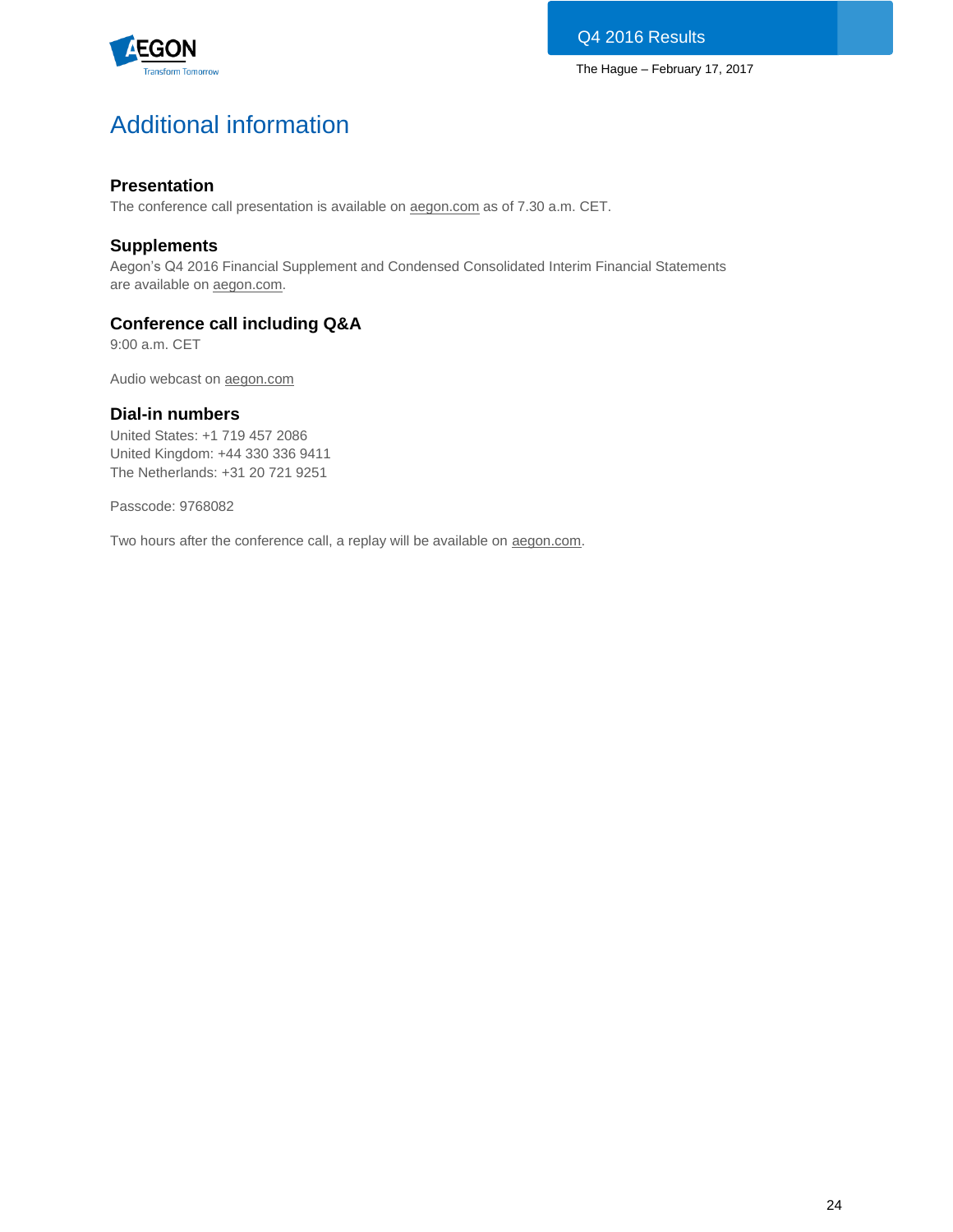

#### **Notes:**

 $^{1)}$  For segment reporting purposes underlying earnings before tax, net underlying earnings, commissions and expenses, operating expenses, income tax (including joint ventures (jv's) and associated companies), income before tax (including jv's and associated **tes:**<br>For segment reporting purposes underlying earnings before tax, net underlying earnings, commissions and expenses, operating<br>expenses, income tax (including joint ventures (jv's) and associated companies), income bef expenses of Aegon's joint ventures and Aegon's associates. Aegon believes that these non-IFRS measures provide meaningful information about the underlying results of Aegon's business, including insight into the financial measures that Aegon's senior management uses in managing the business. Among other things, Aegon's senior management is compensated based in part on Aegon's results against targets using the non-IFRS measures presented here. While other insurers in Aegon's peer group present substantially similar non-IFRS measures, the non-IFRS measures presented in this document may nevertheless differ from the non-IFRS measures presented by other insurers. There is no standardized meaning to these measures under IFRS or any other recognized set of accounting standards. Readers are cautioned to consider carefully the different ways in which Aegon and its peers present similar information before comparing them.

Aegon believes the non-IFRS measures shown herein, when read together with Aegon's reported IFRS financial statements, provide meaningful supplemental information for the investing public to evaluate Aegon's business after eliminating the impact of current IFRS accounting policies for financial instruments and insurance contracts, which embed a number of accounting policy alternatives that companies may select in presenting their results (i.e. companies can use different local GAAPs to measure the insurance contract liability) and that can make the comparability from period to period difficult.

For a definition of underlying earnings and the reconciliation from underlying earnings before tax to income before tax, being the most comparable IFRS measure, reference is made to Note 3 "Segment information" of Aegon's condensed consolidated interim financial statements.

Aegon segment reporting is based on the businesses as presented in internal reports that are regularly reviewed by the Executive Board which is regarded as the chief operating decision maker. For Europe, the underlying businesses (the Netherlands, United Kingdom including VA Europe, Central & Eastern Europe and Spain & Portugal) are separate operating segments which under IFRS 8 cannot be aggregated, therefore further details will be provided for these operating segments in the Europe section. statements.<br>Aegon segment reporting is based on the businesses as presented in internal reports that are regularly reviewed by the Executive<br>Board which is regarded as the chief operating decision maker. For Europe, the un Aegon segment reporting is based on the businesses as presented ir<br>Board which is regarded as the chief operating decision maker. For Ekingdom including VA Europe, Central & Eastern Europe and Spain & l<br>Cannot be aggregate Board which is regarded as the chief operating decision maker. For Europe, the underlying businesses (the Netherlands, United<br>Kingdom including VA Europe, Central & Eastern Europe and Spain & Portugal) are separate operati

- 2)
- 3) The present value, at point of sale, of all cashflows for new business written during the reporting period, calculated using approximate Kingdom including VA Europe, Central & Eastern Europe and Spain & Portugal) are separate operating segments which under IFRS 8<br>Cannot be aggregated, therefore further details will be provided for these operating segments i investment returns expected to be earned in the future in excess of risk free rates (swap curves), with the exception of an allowance for liquidity premium. The Swap curve is extrapolated beyond the last liquid point to an ultimate forward rate. The market consistent value of new business is calculated on a post tax basis, after allowing for the time val accident and health plus new premium production general insurance.<br>The present value, at point of sale, of all cashflows for new business written during the reporting period, calculated using approximate<br>point of sale econ value margin for non-hedgeable non-financial risks and the costs of non-hedgeable stranded capital.
- $^{4)}$  Return on equity is a ratio calculated by dividing the net underlying earnings after cost of leverage, by the average shareholders' equity excluding the revaluation reserve, cash flow hedge reserve and the net deficit or surplus related to defined benefit plans.
- <sup>5)</sup> Included in other income/(charges) are income/charges made to policyholders with respect to income tax in the United Kingdom.
- $^{6)}$  Includes production on investment contracts without a discretionary participation feature of which the proceeds are not recognized as revenues but are directly added to Aegon's investment contract liabilities for UK.
- <sup>7)</sup> APE = recurring premium +  $1/10$  single premium.
- <sup>8)</sup> PVNBP: Present value of new business premiums (PVNBP) is the premiums for the new business sold during the reporting period, equity excluding the revaluation reserve, cash how helge reserve and the het delict or surplus related to defined benefit plans.<br>Included in other income/(charges) are income/charges made to policyholders with respect to i Includes production on investment contracts without a discretionary participation feature of which the proceeds are not recognized<br>revenues but are directly added to Aegon's investment contract liabilities for UK.<br>APE = re extrapolated beyond the last liquid point to an ultimate forward rate.
- $^{9)}$  Reconciliation of operating expenses, used for segment reporting, to Aegon's IFRS based operating expenses.

|                                                   | 04 2016 | FY 2016 |
|---------------------------------------------------|---------|---------|
| Employee expenses                                 | 583     | 2,287   |
| Administrative expenses                           | 342     | 1,273   |
| <b>Operating expenses for IFRS reporting</b>      | 925     | 3,560   |
| Operating expenses related to jv's and associates | (54)    | (203)   |
| Operating expenses in earnings release            | 978     | 3,764   |

- 10) on a proportionate basis.
- <sup>11)</sup> Capital Generation reflects the sum of the return on free surplus, earnings on in-force business, release of required surplus on in-force .<br>a ) **Operating expenses in earnings release 978 3,764**<br>
New life sales, gross deposits and net deposits data include results from Aegon's joint ventures and Aegon's associates consolidated<br>
on a proportionate basis.<br>
Capital generated in a local operating unit measured as the change in the local binding capital metric (according to Aegon's Capital Policy) for<br>that period and after investments in new business. Capital Generation is a non-IFRS f New life sales, gross deposits and net deposits data include results from Aegon's joint ventures and Aegon's associates consolidate<br>on a proportionate basis.<br>Capital Generation reflects the sum of the return on free surplu on a proportionate basis.<br>Capital Generation reflects the sum of the return on free surplus, earnings on in-force business, release of required surplus on in-force<br>business reduced by new business first year strain and req Generation provides meaningful information to investors regarding capital generated on a net basis by Aegon's operating subsidiaries that may be available at the holding company. Because elements of Capital Generation are calculated in accordance with local solvency requirements rather than in accordance with any recognized body of accounting principles, there is no IFRS financial measure that is directly comparable to Capital Generation.
- a) The calculation of the Solvency II capital surplus and ratio are based on Solvency II requirements. For insurance entities in Solvency II equivalent regimes (United States, Bermuda and Brazil) local regulatory solvency measurements are used. Specifically, required capital for the life insurance companies in the US is calculated as two and a half times (250%) the upper end of the Company Action Level range (200% of Authorized Control Level) as applied by the National Association of Insurance Commissioners in the US. For entities in financial sectors other than the insurance sector, the solvency requirements of the appropriate regulatory framework are taken into account in the group ratio. The group ratio does not include Aegon Bank N.V. As the UK With-Profit funds is ring fenced, no surplus is taken into account regarding the UK With-Profit funds for Aegon UK and Group numbers.
- b) The results in this release are unaudited.

<sup>c)</sup> The numbers in this press release have been adjusted for the impacts of Aegon's voluntary changes in accounting policies implemented effective January 1, 2016. Please refer to note 2.1 to the Q4 2016 Condensed Consolidated Interim Financial Statements for more details about Aegon's voluntary changes in accounting policies.